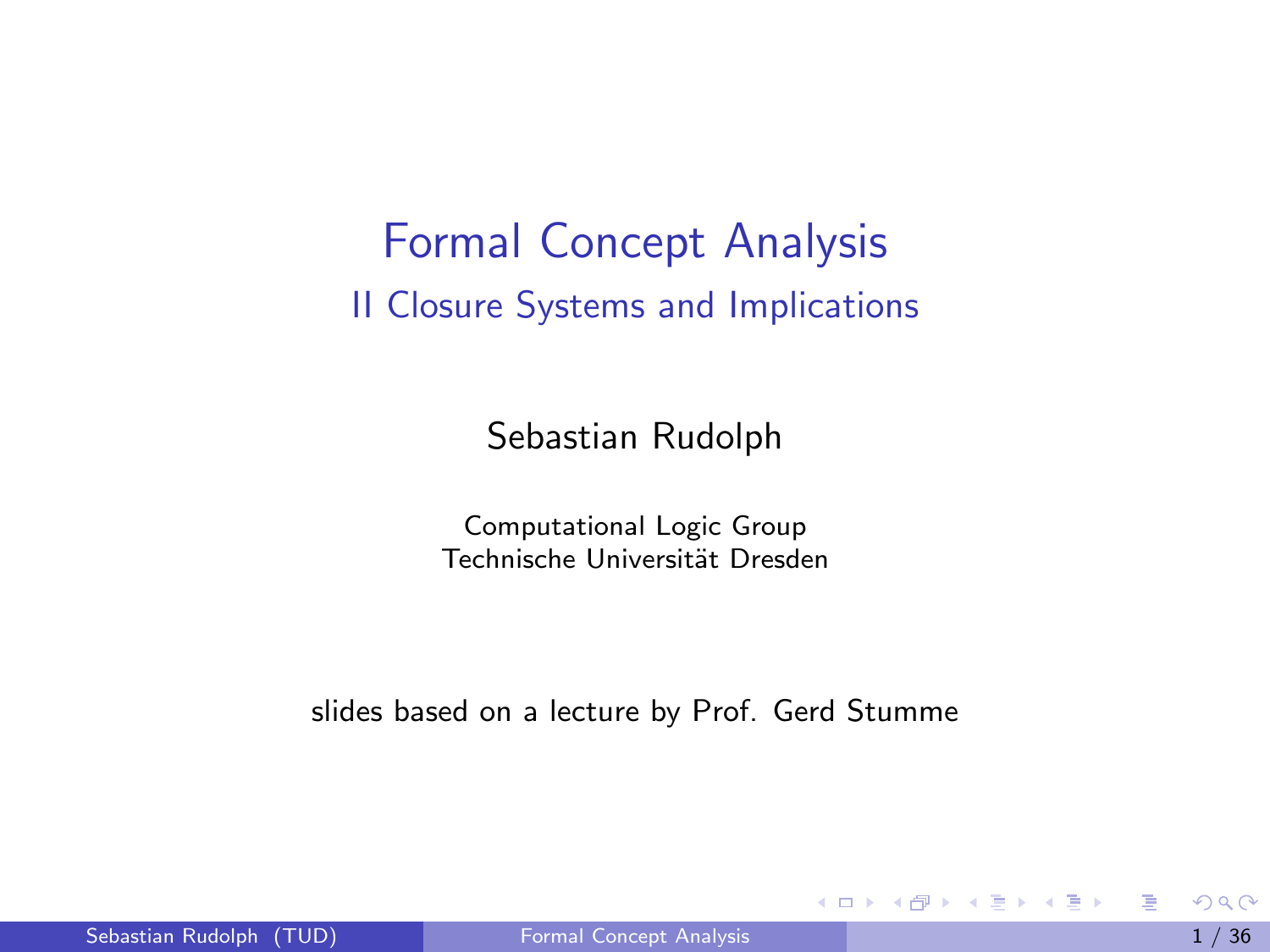# Agenda



- [Concept Intents as Closed Sets](#page-3-0)
- o NEXT CLOSURE Algorithm
- o [Iceberg Concept Lattices](#page-10-0)
- TITANIC [Algorithm](#page-15-0)

<span id="page-1-0"></span>÷

ミメスミメ

4 0 8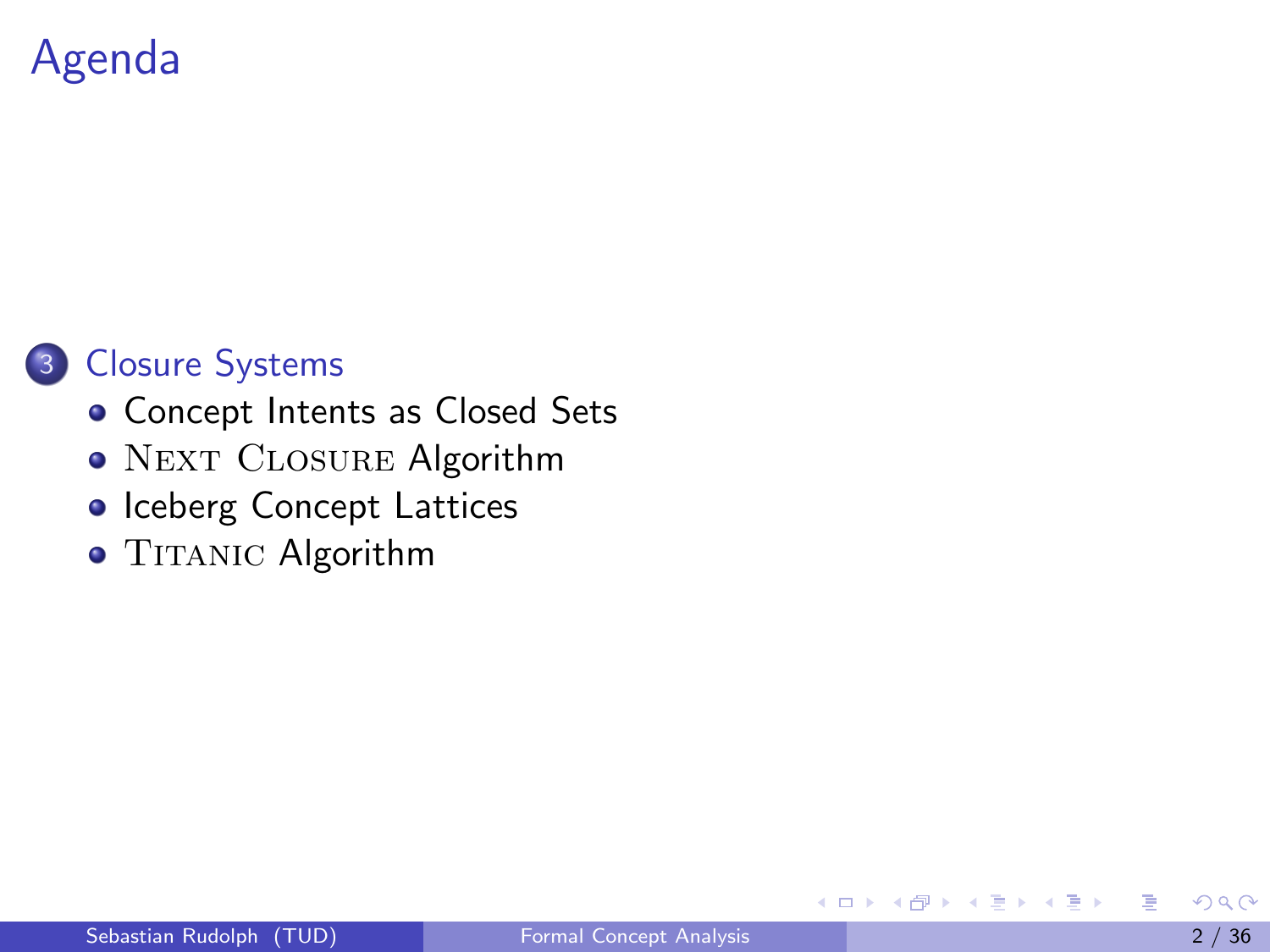# Closure Systems

- On the blackboard:
	- closure system  $\mathfrak A$
	- closure operator  $\varphi$
	- closure systems and closure operators  $(Th. 1)$
	- closure systems and complete lattices (Prop. 3)
- examples (subtrees, subintervals, convex sets, equivalence relations) For every formal context  $(G, M, I)$  holds:
	- $\bullet$  The extents form a closure system on  $G$ .
	- $\bullet$  The intents form a closure system on  $M$ .
	- $''$  is a closure operator.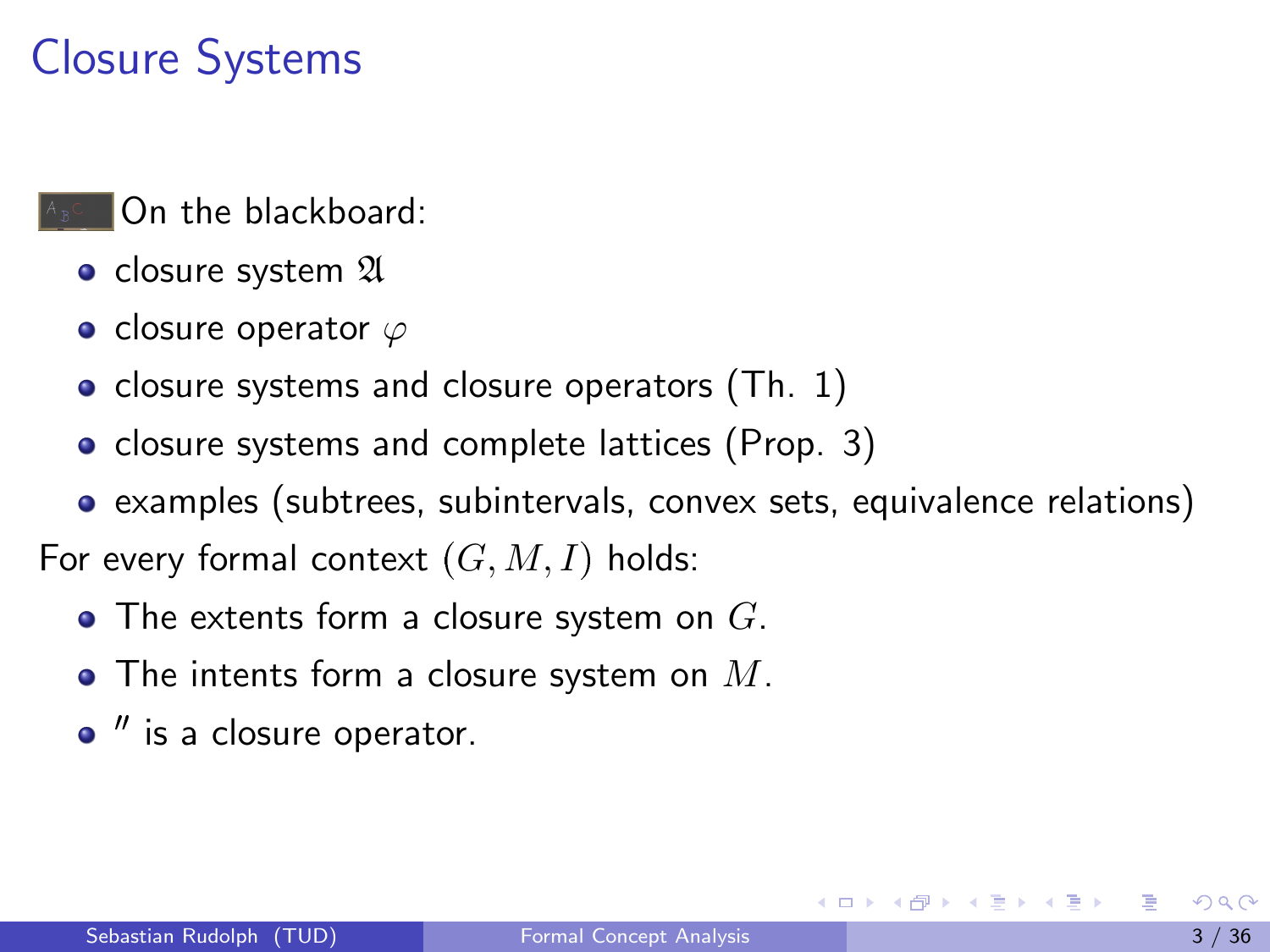# Concept Intents as Closed Sets

- the line diagram of the powerset of  $\{a, b, c, e\}$
- classes of attributes that describe the same set of objects
- **·** unique representatives: concept intents (=closed sets)
- **o** minimal generator





<span id="page-3-0"></span>化重新润滑脂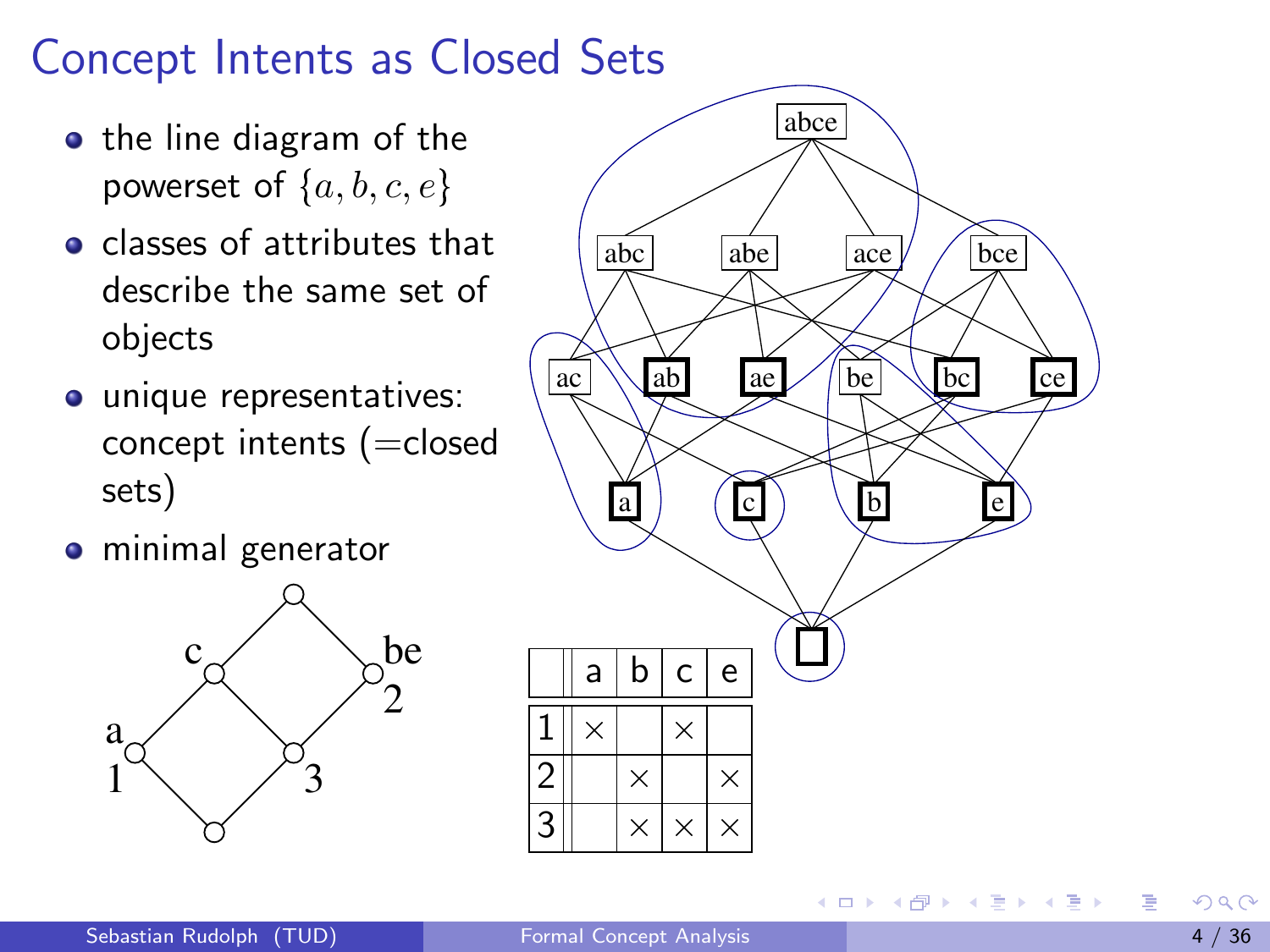# NEXT CLOSURE Algorithm

Developed 1984 by Bernhard Ganter.

<span id="page-4-0"></span>

Can be used

- to compute the concept lattice, or
- to compute the concept lattice together with the stem base, or
- **•** for interactive knowledge exploration.

The algorithm computes the concept intents in the *lectic order*.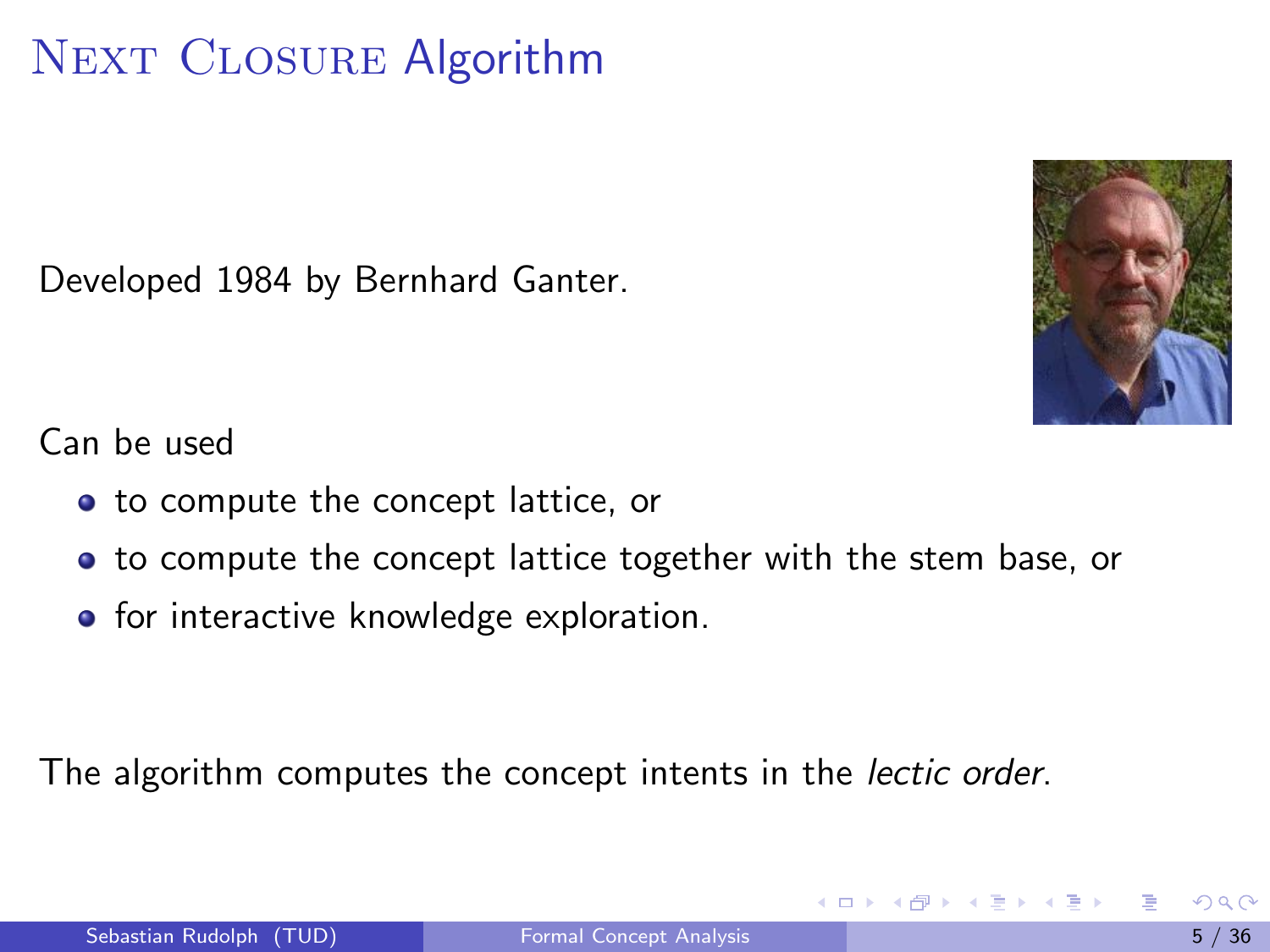#### NEXT CLOSURE Algorithm: Lectic Order

Let  $M = \{1, \ldots, n\}$ . We say that  $A \subseteq M$  is lectically smaller than  $B \subseteq M$ , if  $B \neq A$  and the smallest element in which A and B differ belongs to  $B$ :

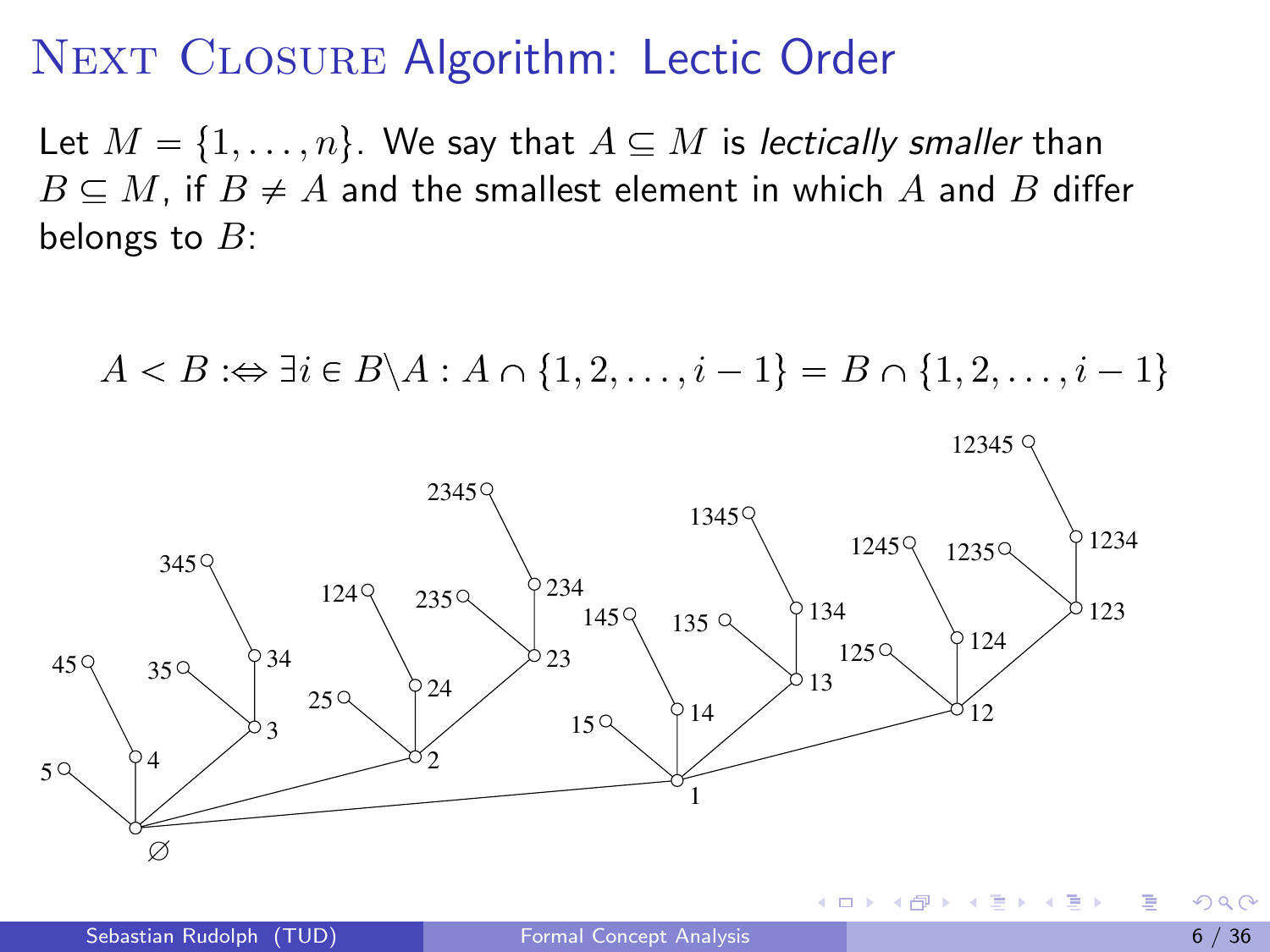## NEXT CLOSURE Algorithm: Theorem

Some definitions before we start:

$$
A \leq_i B \iff i \in B \setminus A \land A \cap \{1, 2, \dots, i - 1\} = B \cap \{1, 2, \dots, i - 1\}
$$

$$
A + i := (A \cap \{1, 2, \dots, i - 1\}) \cup \{i\}
$$

#### Theorem

The smallest concept intent larger than a given set  $A \subset M$  with respect to the lectic order is

$$
A \oplus i := (A + i)^n,
$$

with i being the largest element of M with  $A \leq i A \oplus i$ .

4 0 8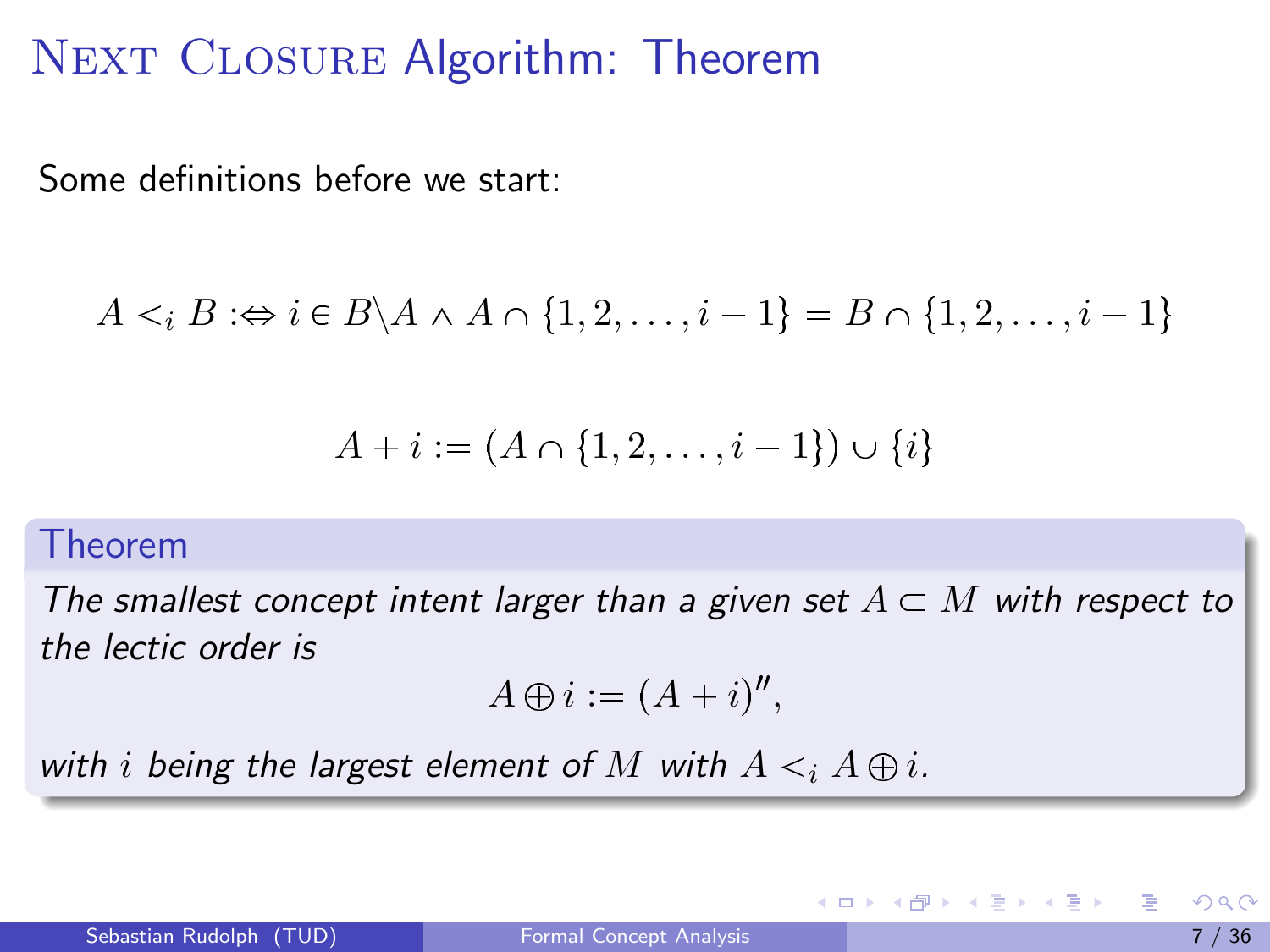# NEXT CLOSURE Algorithm

The NEXT CLOSURE algorithm to compute all concept intents:

- $\bullet$  The lectically smallest concept intent is  $\varnothing''.$
- <span id="page-7-0"></span>**2** If A is a concept intent, we find the lectically next intent by checking all attributes  $i \in M \backslash A$  (starting with the largest), continuing in descending order until for the first time  $A \leq i A \oplus i$ . Then  $A \oplus i$  is the lectically next intent.
- **3** If  $A \oplus i = M$ , we stop. Otherwise we set  $A := A \oplus i$  and go to step [2.](#page-7-0)

イロト イ母 トイヨ トイヨ トー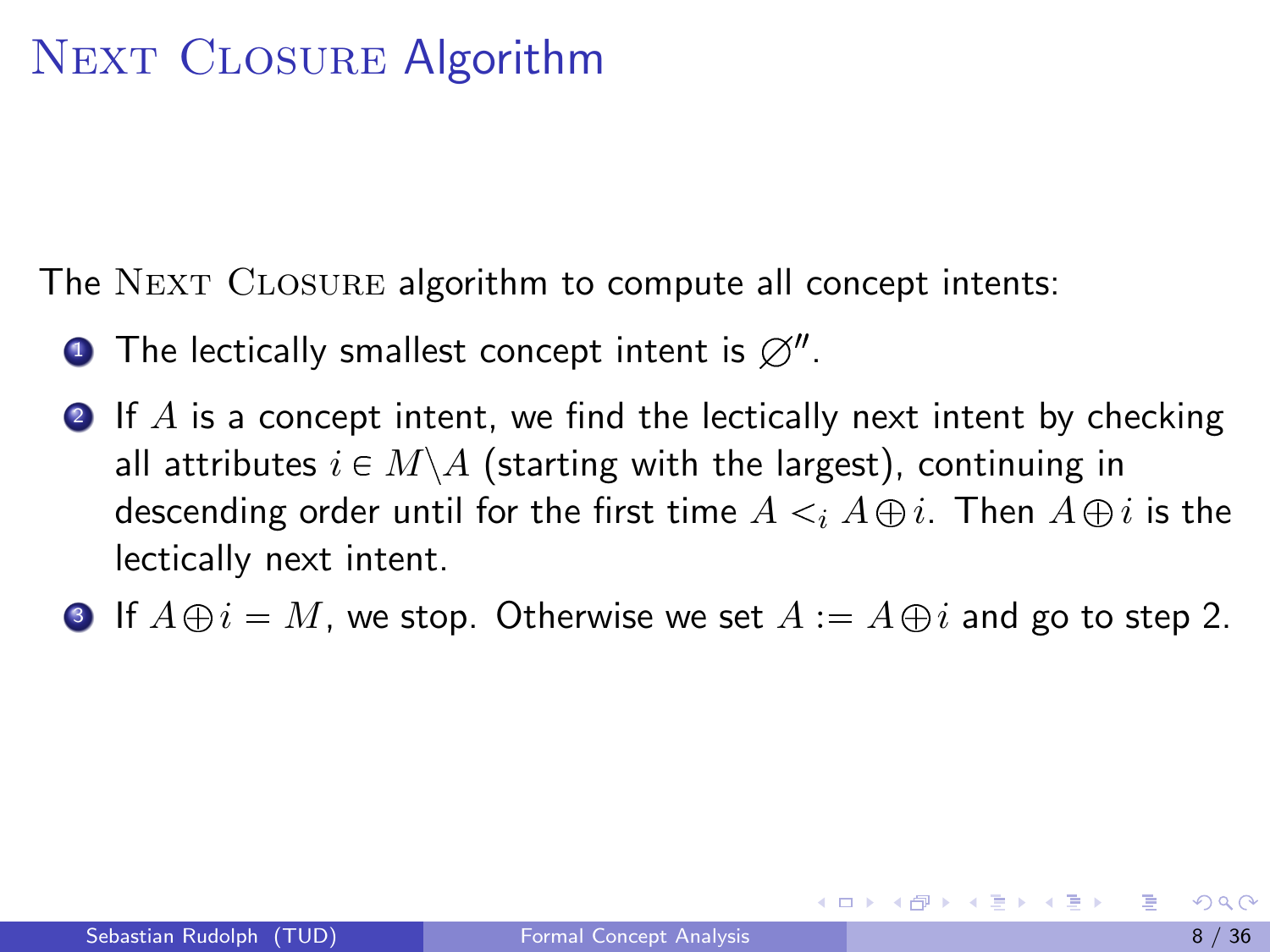# NEXT CLOSURE Algorithm: Example

|                      | mobile $(1)$ | phone $(2)$ | fax $(3)$ | paper fax $(4)$ |
|----------------------|--------------|-------------|-----------|-----------------|
| Sinus 44             |              |             |           |                 |
| Nokia 6110           |              |             |           |                 |
| $T$ -Fa $\times$ 301 |              |             |           |                 |
| $T$ -Fax 360 PC      |              |             |           |                 |

| $\boldsymbol{A}$ | $i \mid A + i$          | $A \oplus i := (A + i)''$ | $A \leq_i A \oplus i$ ?   new intent |                         |      |
|------------------|-------------------------|---------------------------|--------------------------------------|-------------------------|------|
|                  |                         |                           |                                      |                         |      |
|                  |                         |                           |                                      |                         |      |
|                  |                         |                           |                                      |                         |      |
|                  |                         |                           |                                      |                         |      |
|                  |                         |                           |                                      |                         |      |
|                  |                         |                           |                                      |                         |      |
|                  |                         |                           |                                      |                         |      |
|                  |                         |                           |                                      |                         |      |
|                  |                         |                           |                                      |                         |      |
|                  |                         |                           |                                      |                         |      |
|                  |                         |                           |                                      |                         |      |
|                  |                         |                           |                                      |                         |      |
|                  |                         |                           |                                      | イロト イ母ト イミト イミト ニヨー つんぴ |      |
|                  | Sebastian Rudolph (TUD) | Formal Concept Analysis   |                                      |                         | 9/36 |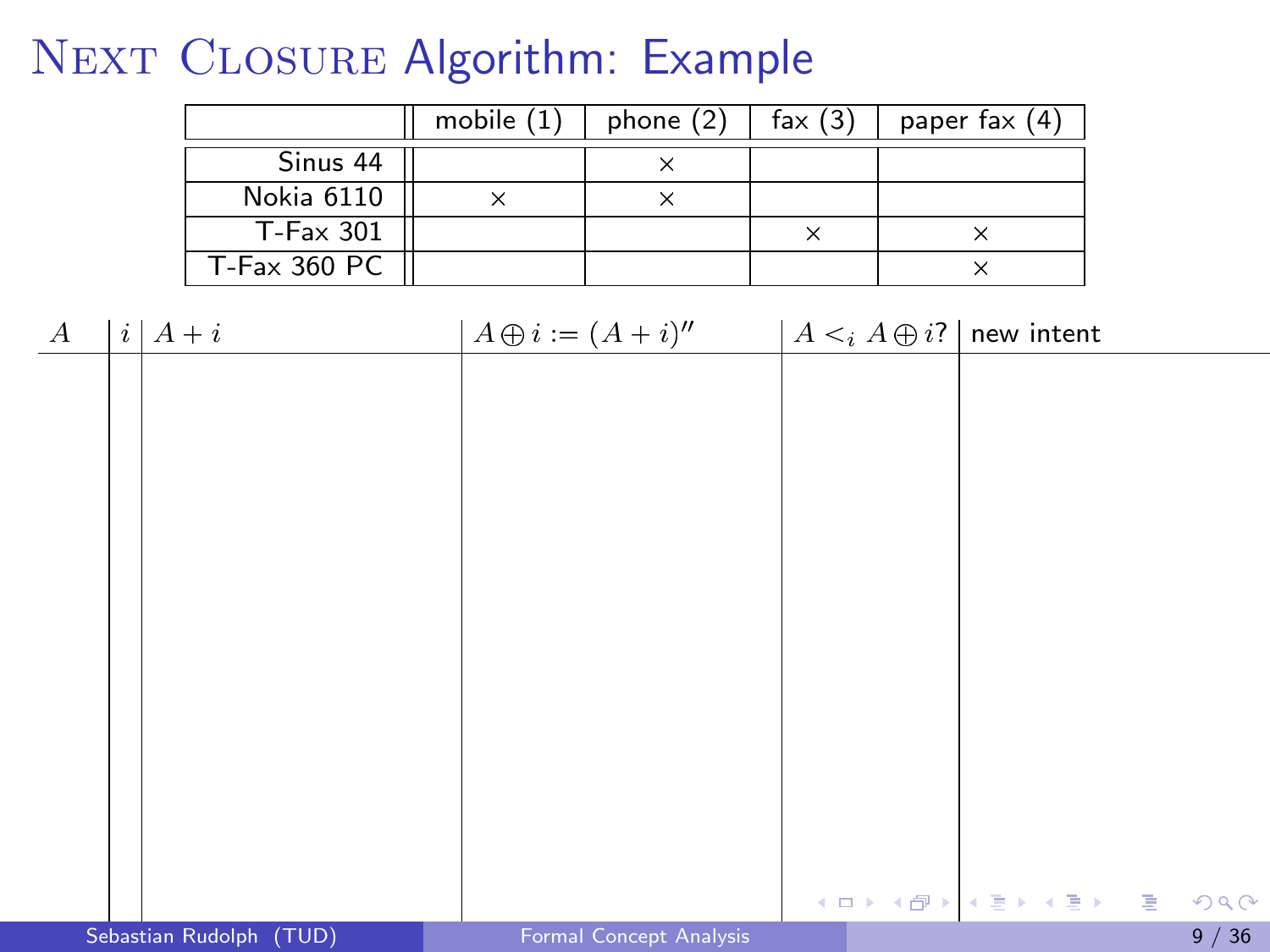#### NEXT CLOSURE Algorithm: Lectic Order



4 日下

Þ

ヨメ メヨメ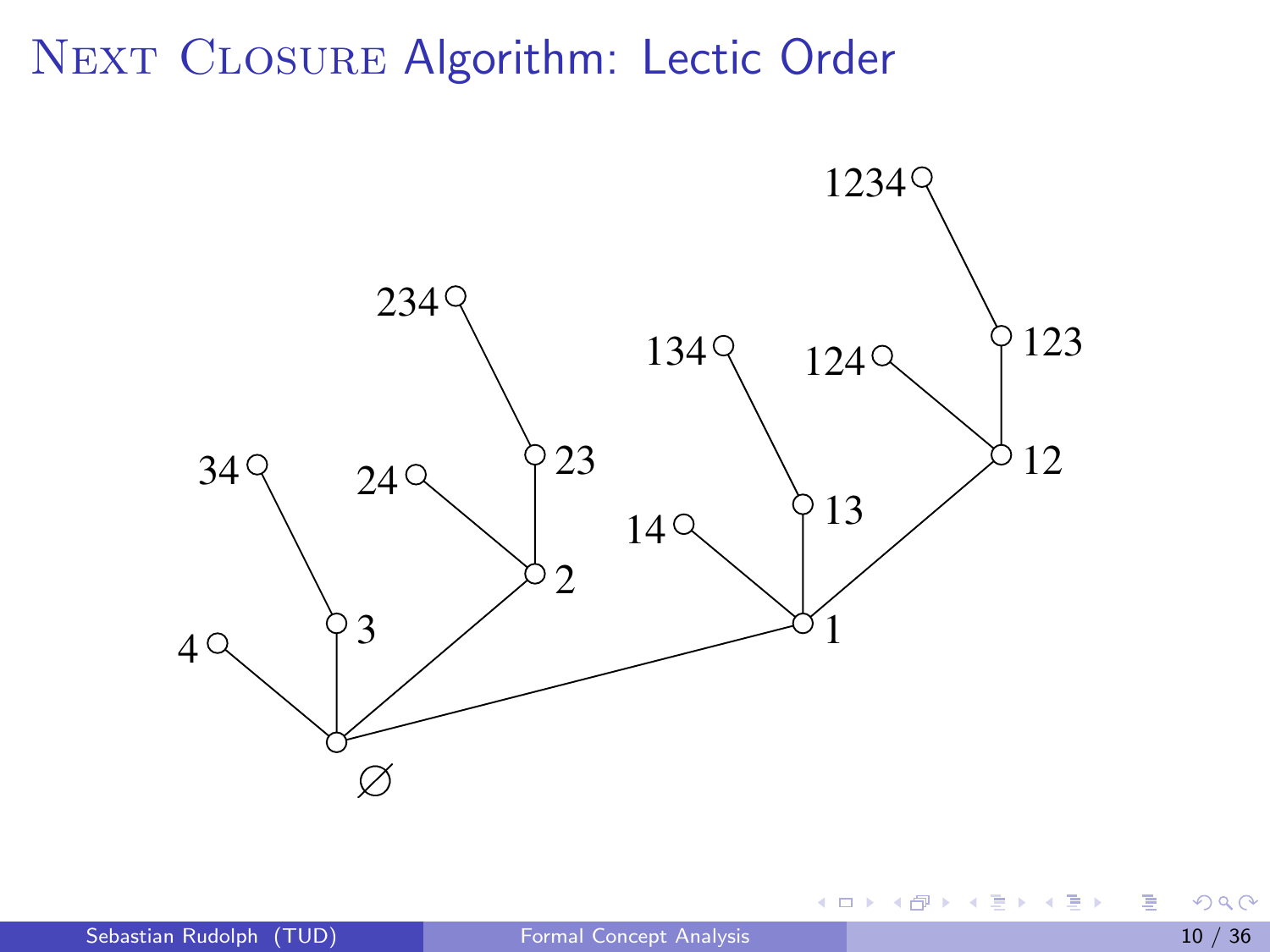



The seven most general concepts (for minsupp  $= 85\%$ ) of the 32086 concepts of the mushroom database (<http://kdd.ics.uci.edu/>).

<span id="page-10-0"></span>イロト イ押ト イヨト イヨト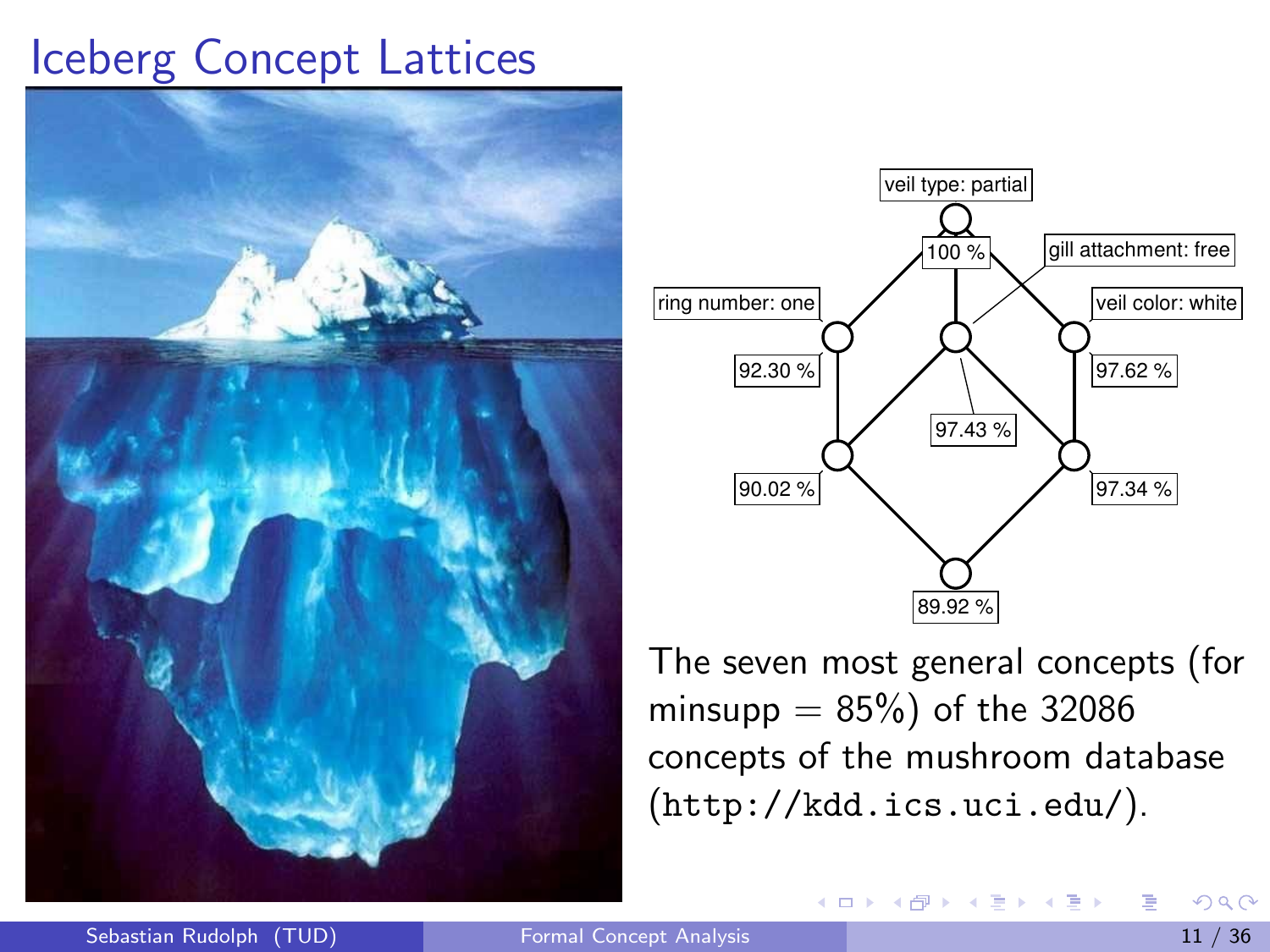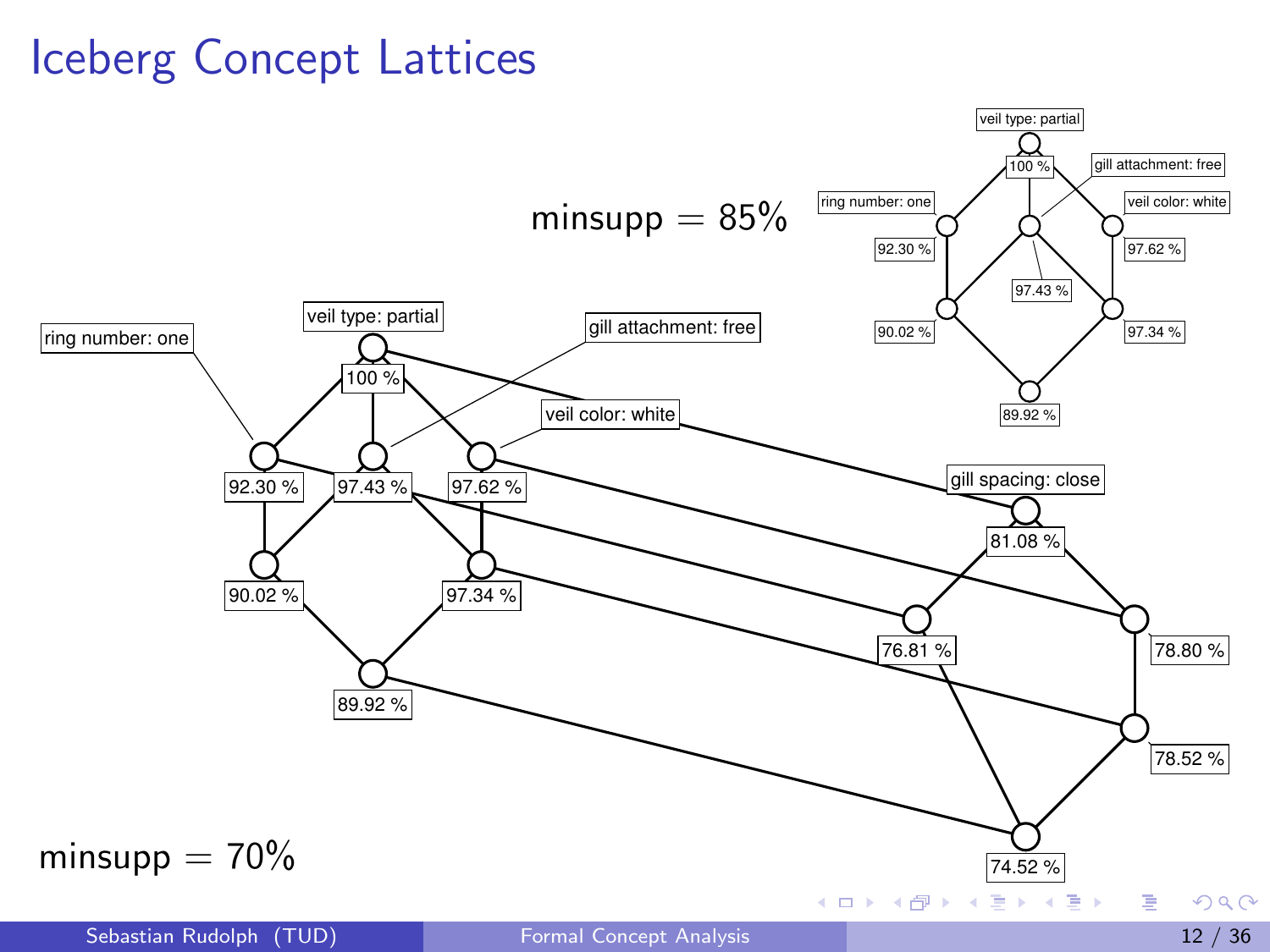

Sebastian Rudolph (TUD) [Formal Concept Analysis](#page-0-0) 13 / 36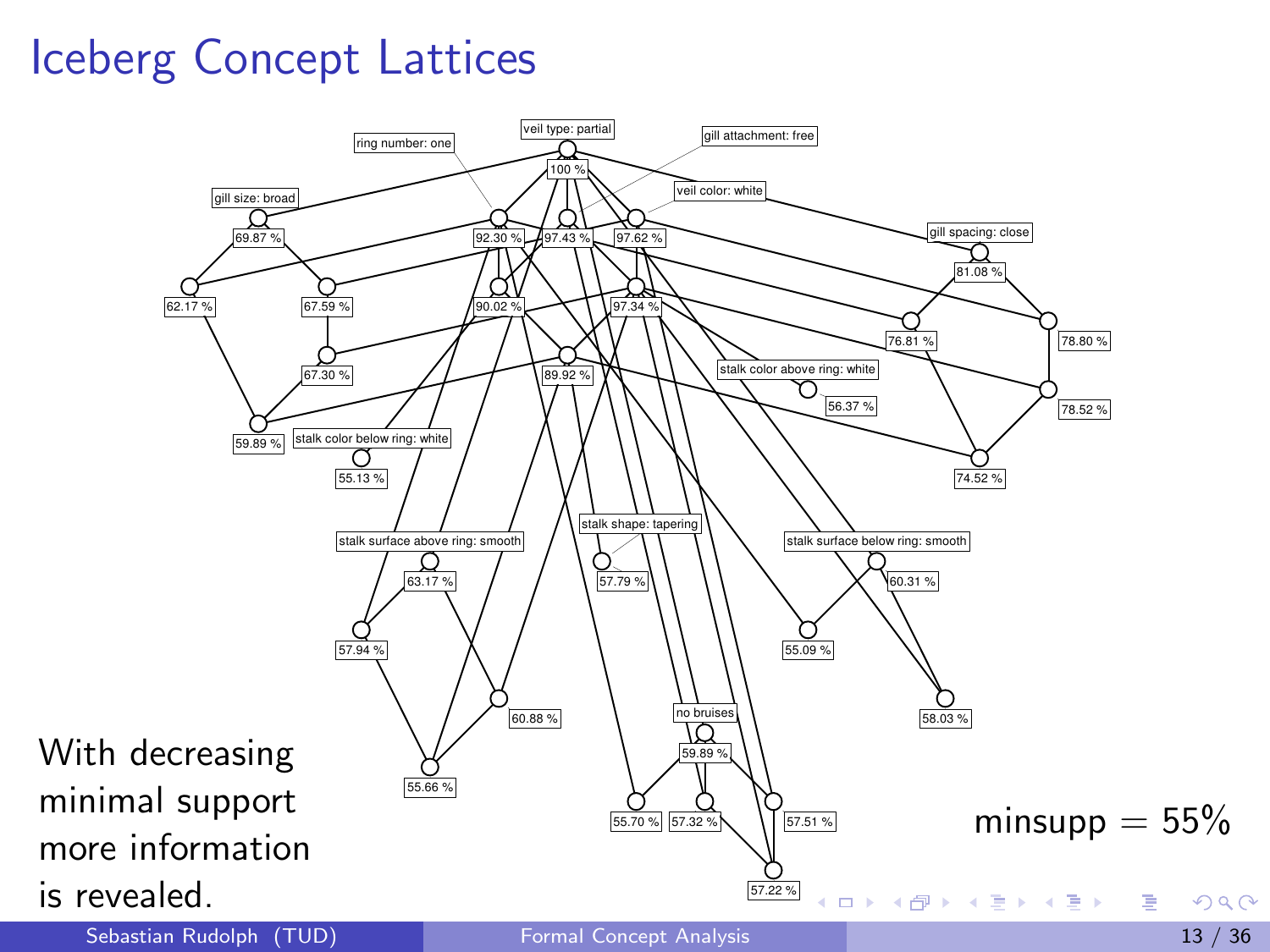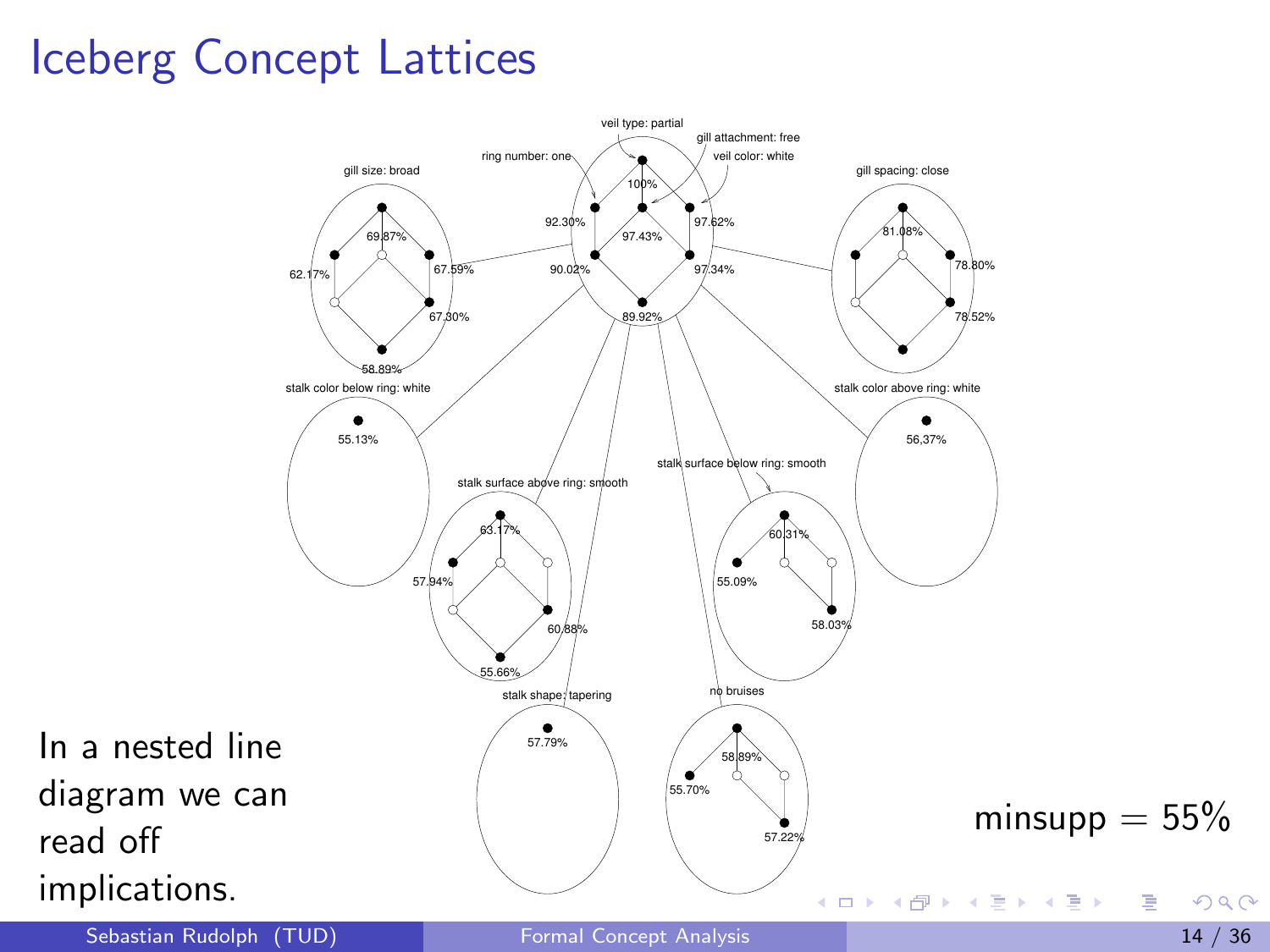# Iceberg Concept Lattices: Support

**Def.:** The *support* of a set  $X \subseteq M$  of attributes is defined as

$$
\mathrm{supp}(X):=\frac{|X'|}{|G|}
$$

**Def.:** The *iceberg concept lattice* of a formal context  $(G, M, I)$  for a given minimal support value  $minsupp$  is the set

 $\{(A, B) \in \mathfrak{B}(G, M, I) \mid \text{supp}(B) \geq minsupp\}$ 

The iceberg concept lattice can be computed using the TITANIC algorithm. (Stumme et al., 2001)

イロト イ母 トイヨ トイヨ トー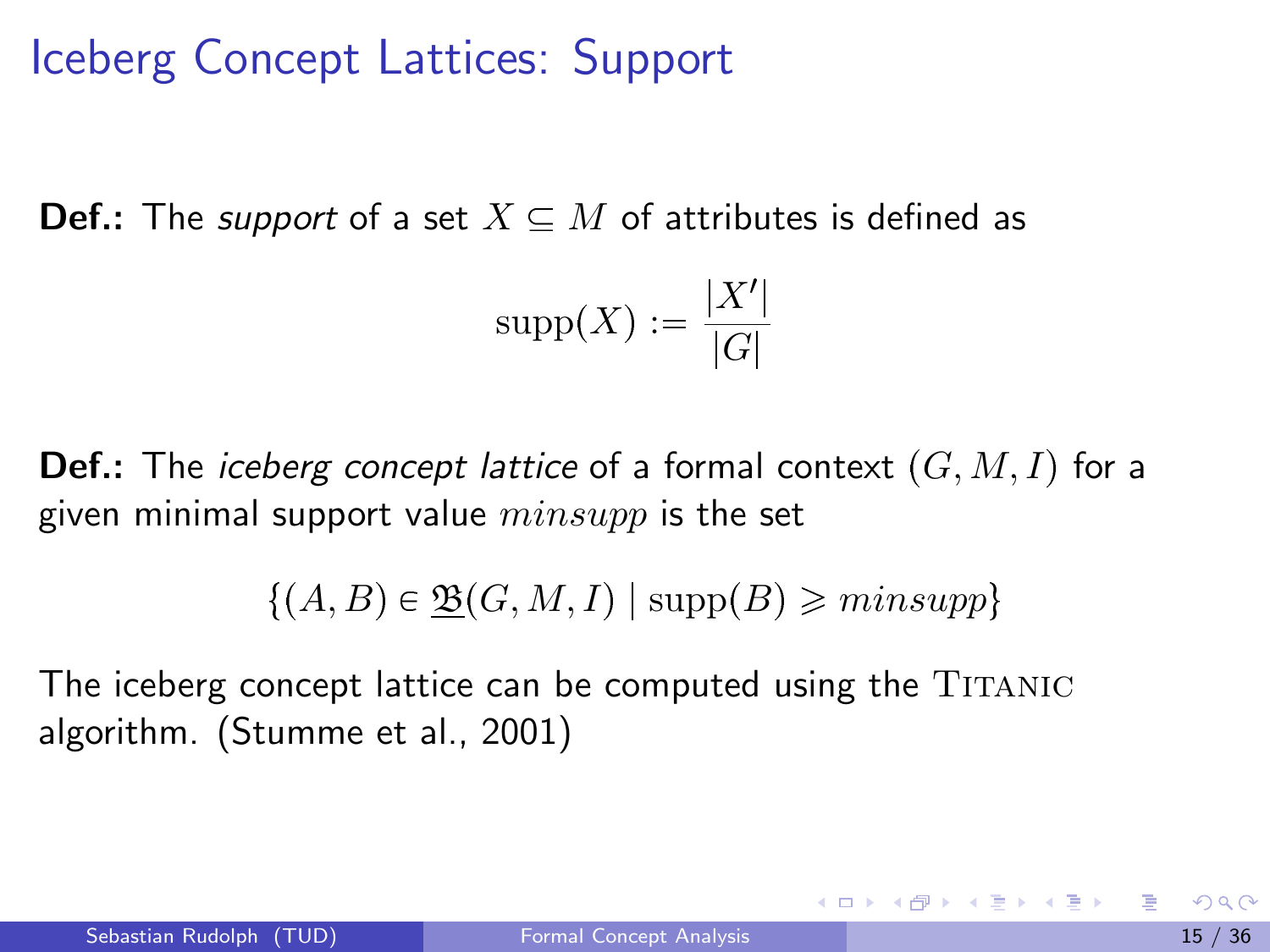TITANIC computes the closure system of all (frequent) concept intents using the *support* function  $\text{supp}(X) := \frac{|X'|}{|G|}$  $\frac{A}{|G|}$  (for a set  $X\subseteq M$  of attributes).

*frequent*: only concept intents above a threshold  $minsupp \in [0, 1]$ 

<span id="page-15-0"></span>イロト イ母 トイヨ トイヨ トー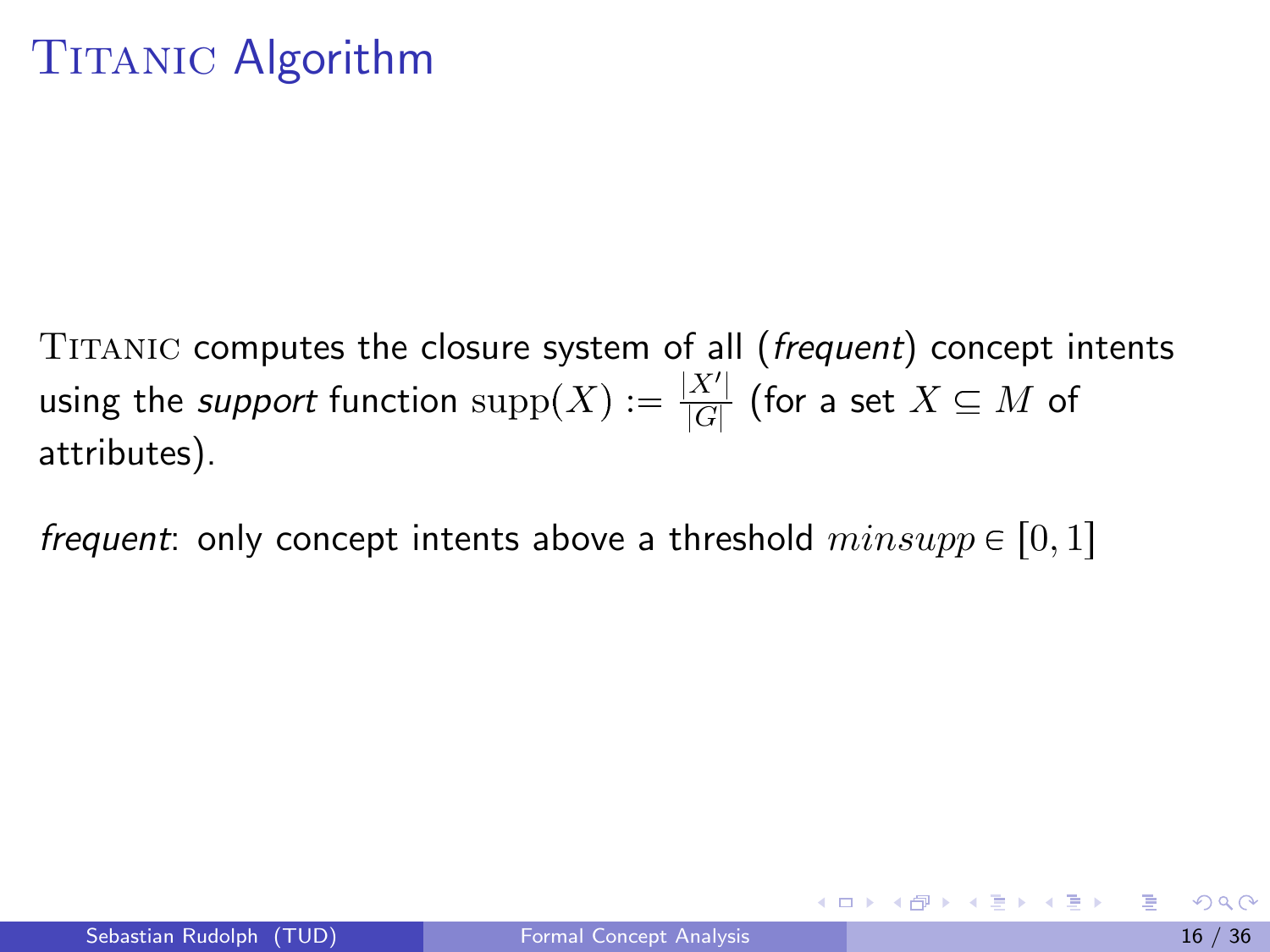Titanic employs some simple properties of the support function: **Lemma 4.** Let  $X, Y \subseteq M$ .

\n- $$
X \subseteq Y \implies \text{supp}(X) \ge \text{supp}(Y)
$$
\n- $X'' = Y'' \implies \text{supp}(X) = \text{supp}(Y)$
\n- $X \subseteq Y \land \text{supp}(X) = \text{supp}(Y) \implies X'' = Y''$
\n

画

K ロ ⊁ K 個 ≯ K 君 ⊁ K 君 ≯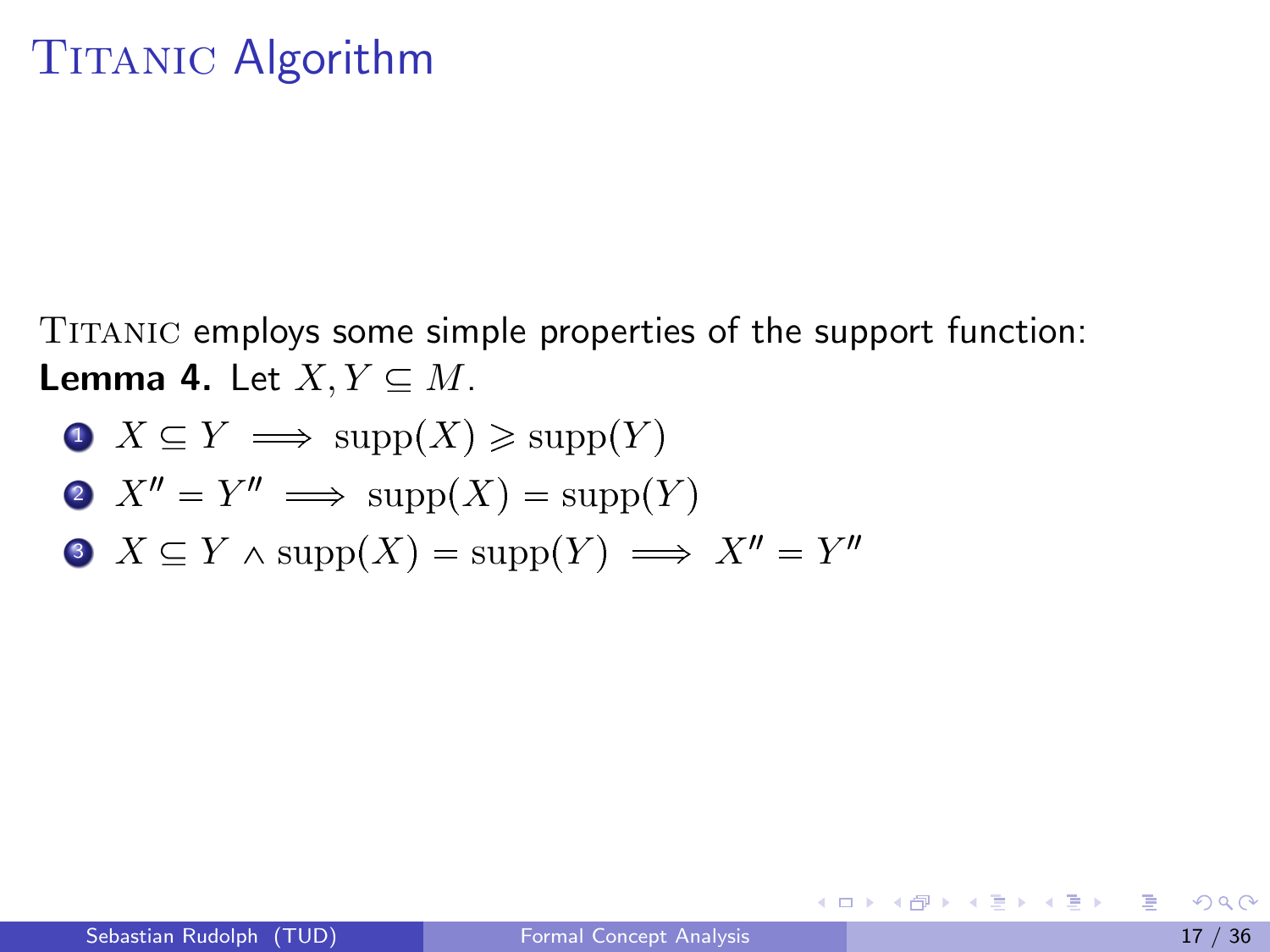**Lemma 4.** Let  $X, Y \subseteq M$ .

- $\bigcirc X \subseteq Y \implies \text{supp}(X) \geq \text{supp}(Y)$ 2  $X'' = Y'' \implies \text{supp}(X) = \text{supp}(Y)$
- $\bullet$   $X \subseteq Y \land \text{supp}(X) = \text{supp}(Y) \implies$  $X'' = Y''$



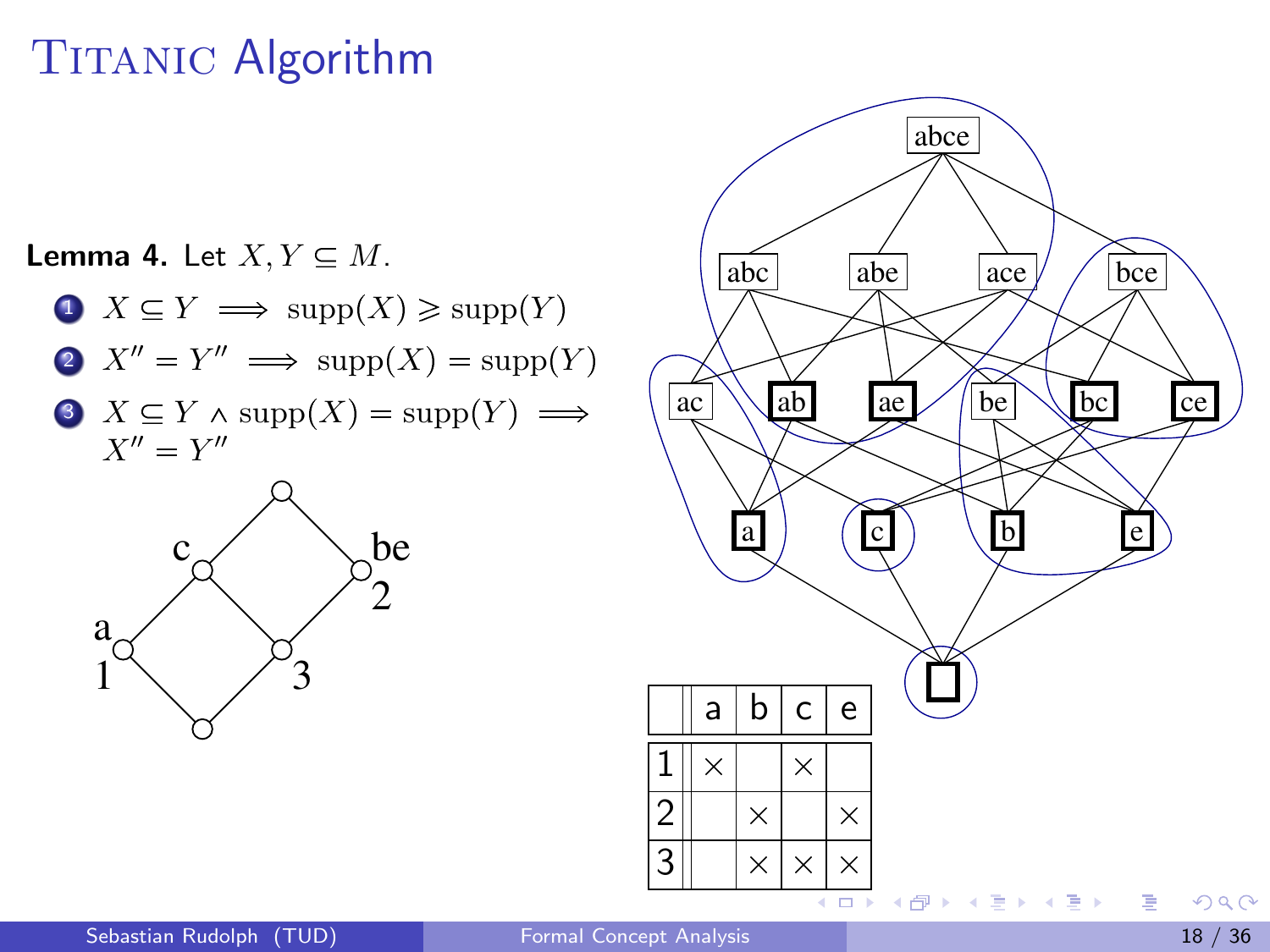TITANIC tries to optimize the following three questions:

- **1** How can we compute the closure of an attribute set using only the support values?
- **2** How can we compute the closure system such that we need to compute as few closures as possible?
- **3** How can we derive as many support values as possible from already known support values?

医单位 医单位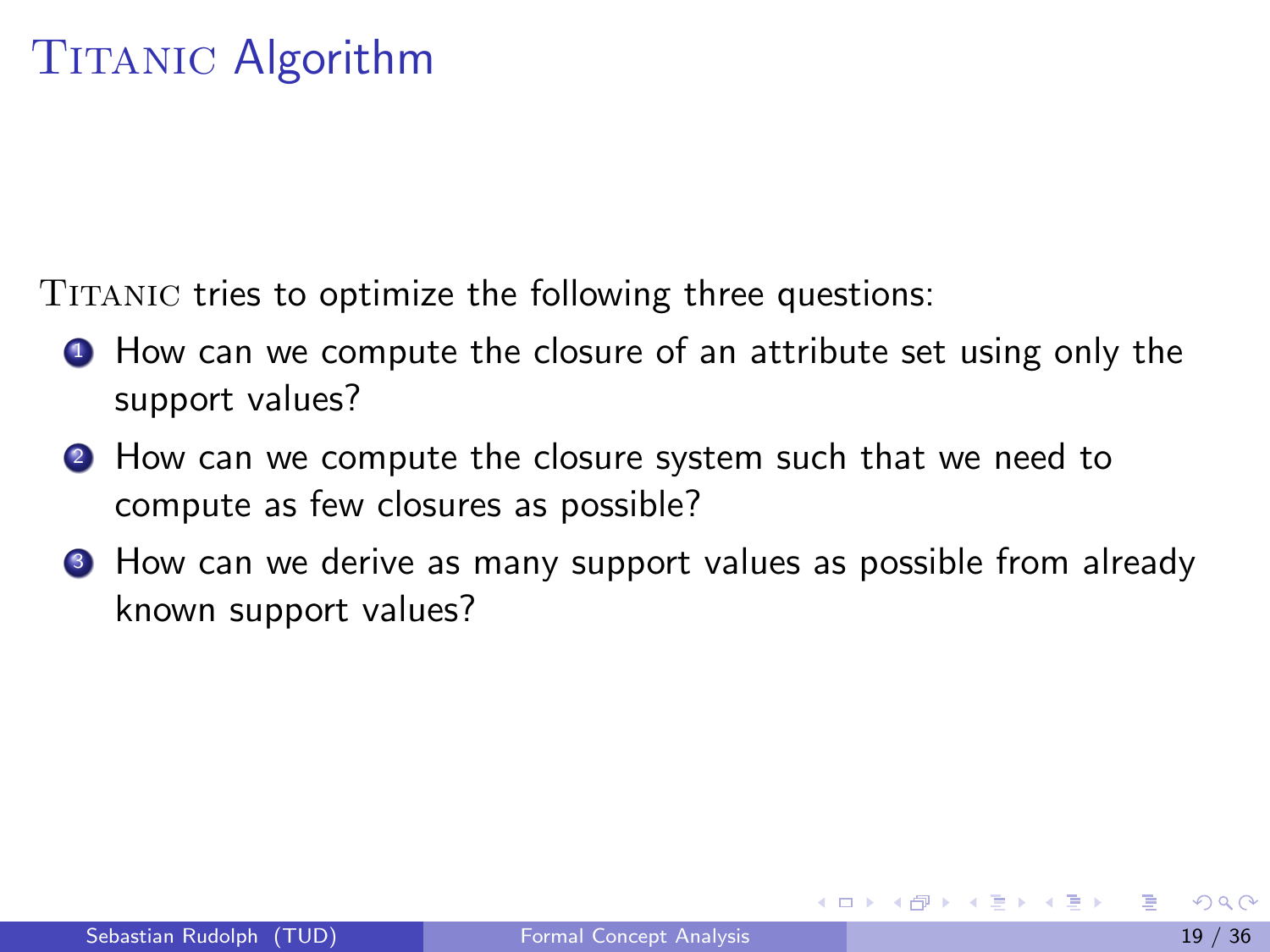**1** How can we compute the closure of an attribute set using only the support values?

$$
X'' = X \cup \{ m \in M \setminus X \mid \mathrm{supp}(X) = \mathrm{supp}(X \cup \{ m \}) \}
$$

Example:  
\n
$$
\{b, c\}'' = \{b, c, e\}, \text{ since}
$$
\n
$$
\text{supp}(\{b, c\}) = \frac{1}{3}
$$
\nand\n
$$
\text{supp}(\{a, b, c\}) = \frac{0}{3}
$$
\n
$$
\text{supp}(\{b, c, e\}) = \frac{1}{3}
$$

|                | a | $\mathsf b$ | с        | e |
|----------------|---|-------------|----------|---|
|                | × |             | ×        |   |
| $\overline{c}$ |   | ×           |          | X |
| q              |   | X           | $\times$ | × |

<span id="page-19-0"></span>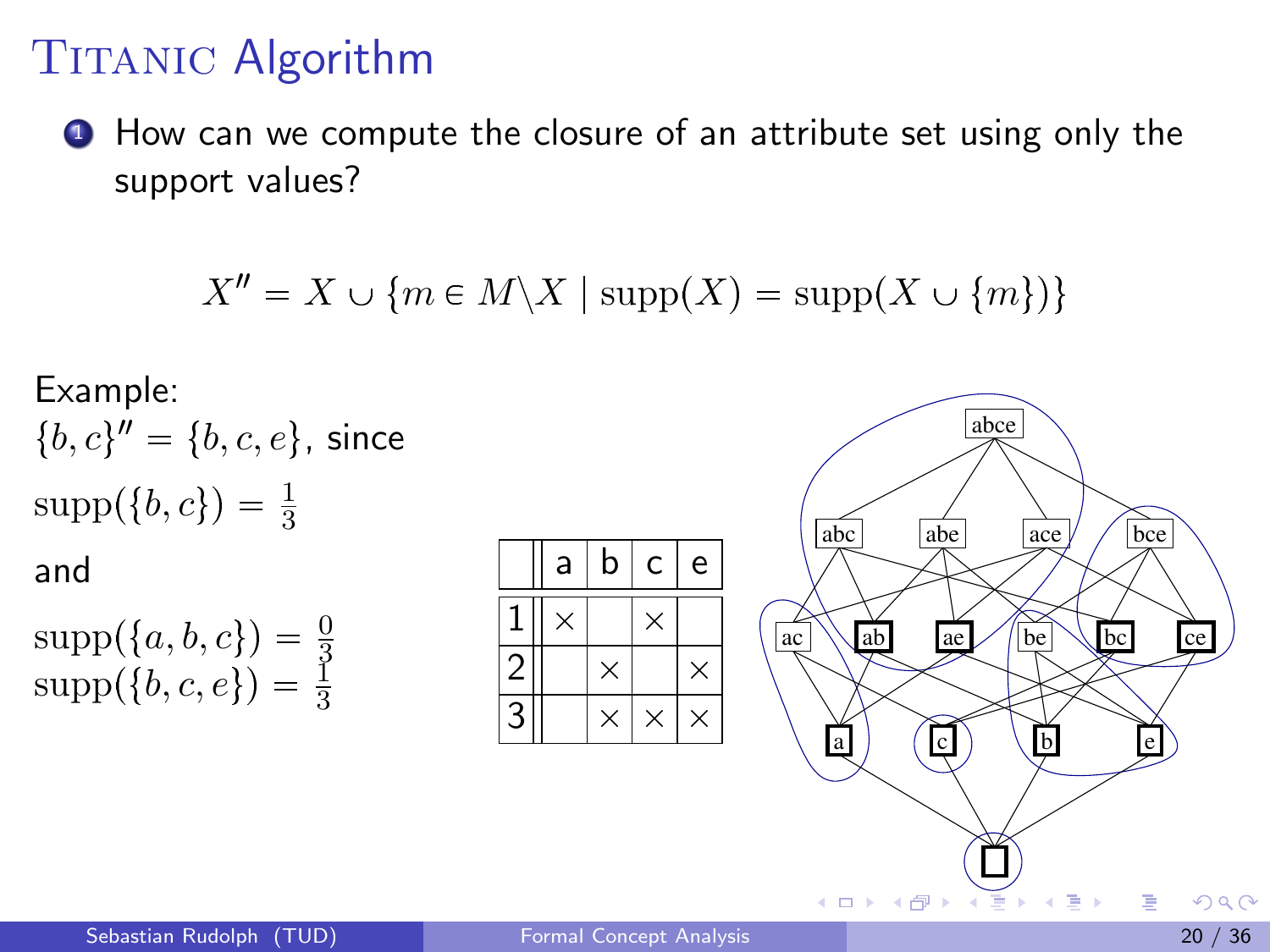- **2** How can we compute the closure system such that we need to compute as few closures as possible?
- We compute only the closures of the minimal generators.



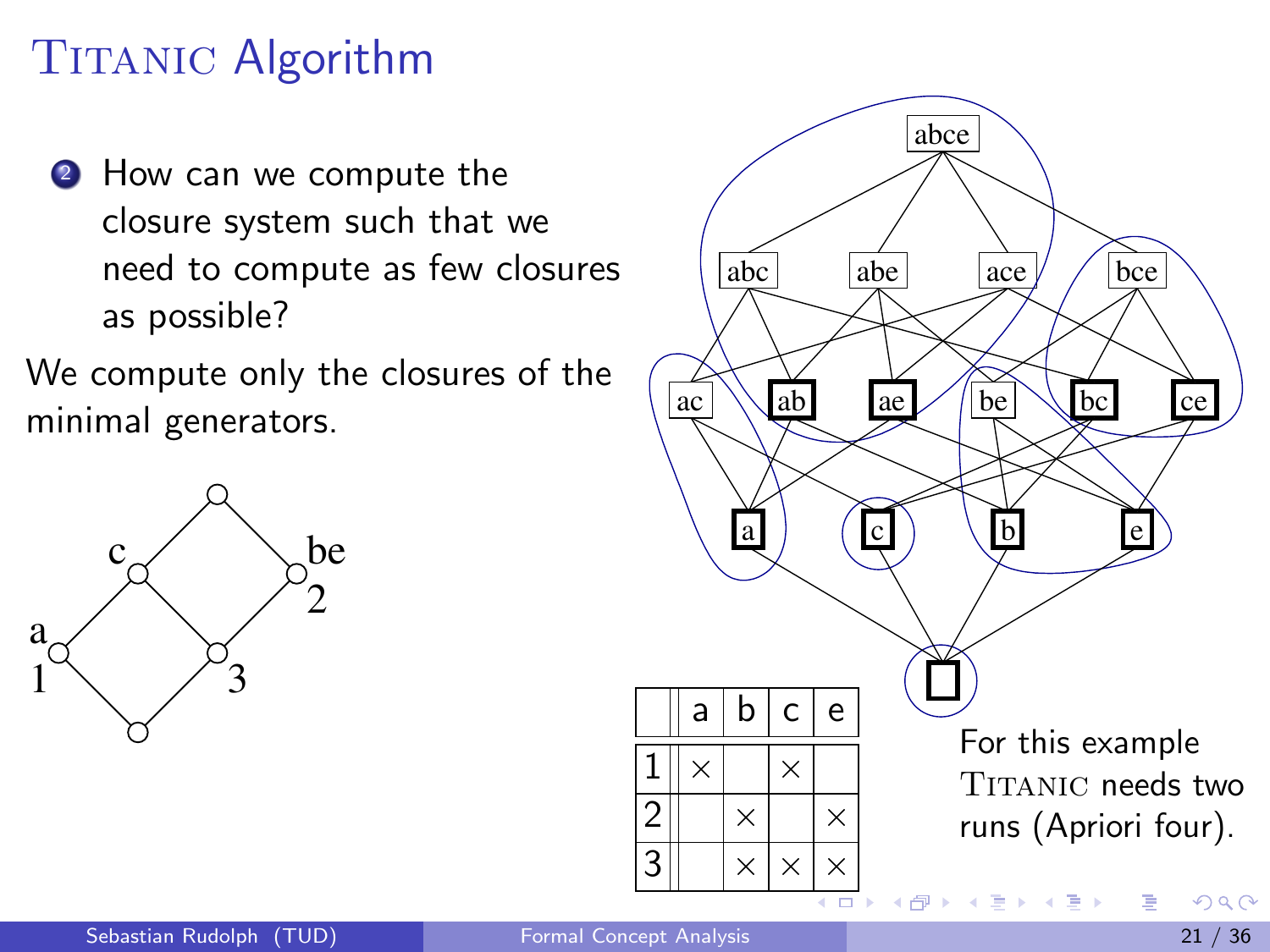- **2** How can we compute the closure system such that we need to compute as few closures as possible?
- We compute only the closures of the minimal generators.
- A set is a minimal generator, iff its support is unequal to the support of its lower covers.
- The minimal generators form an order ideal (i.e., if a set is not a minimal generator, then none of its supersets is either)
- $\rightarrow$  approach similar to Apriori

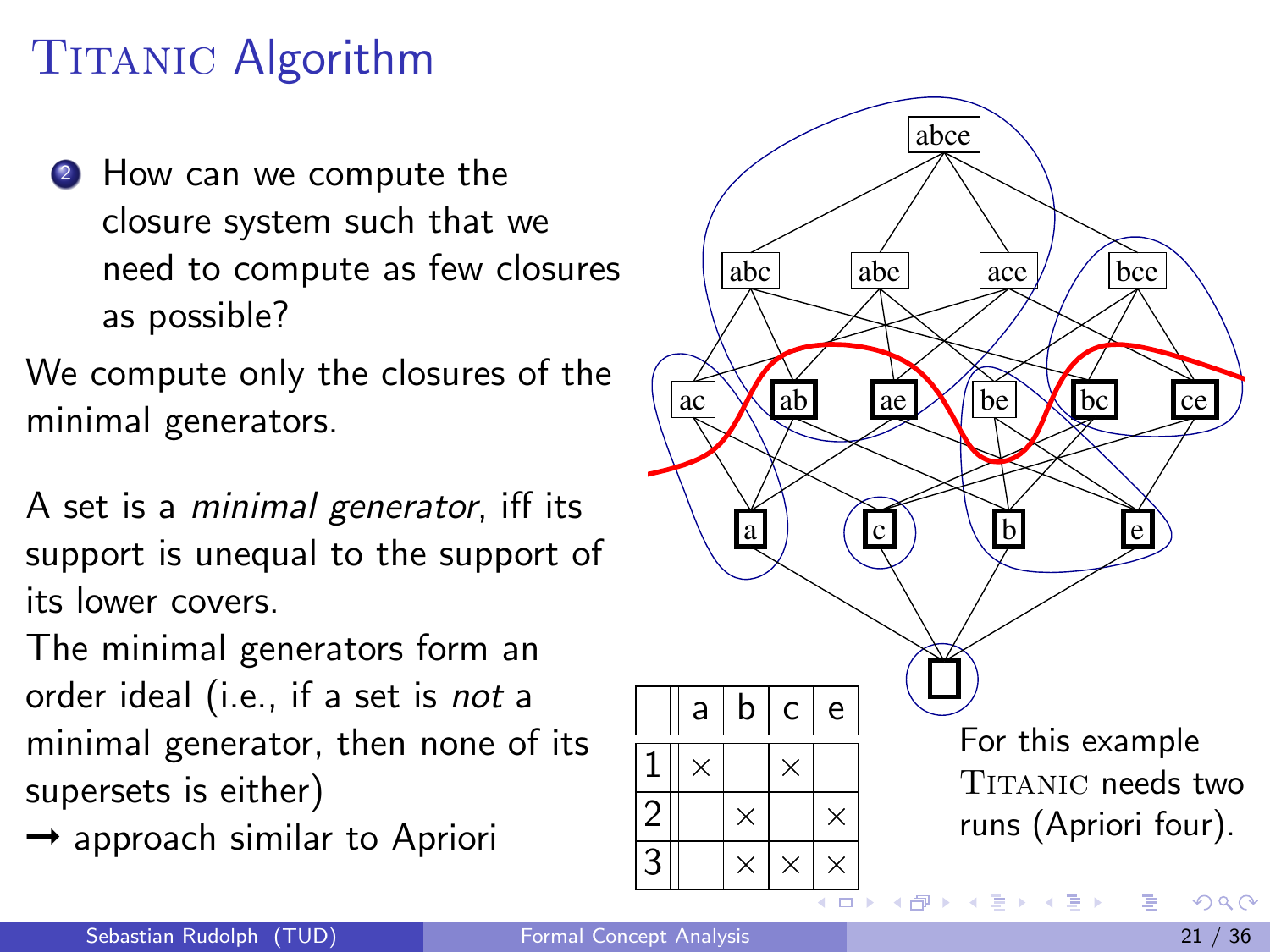#### TITANIC tries to optimize the following three questions:

**1** How can we compute the closure of an attribute set using only the support values?

 $\rightarrow X'' = X \cup \{m \in M \setminus X \mid \text{supp}(X) = \text{supp}(X \cup \{m\})\}$ 

2 How can we compute the closure system such that we need to compute as few closures as possible?

 $\rightarrow$  approach similar to Apriori

**3** How can we derive as many support values as possible from already known support values?

KONKAPIK KENYEN E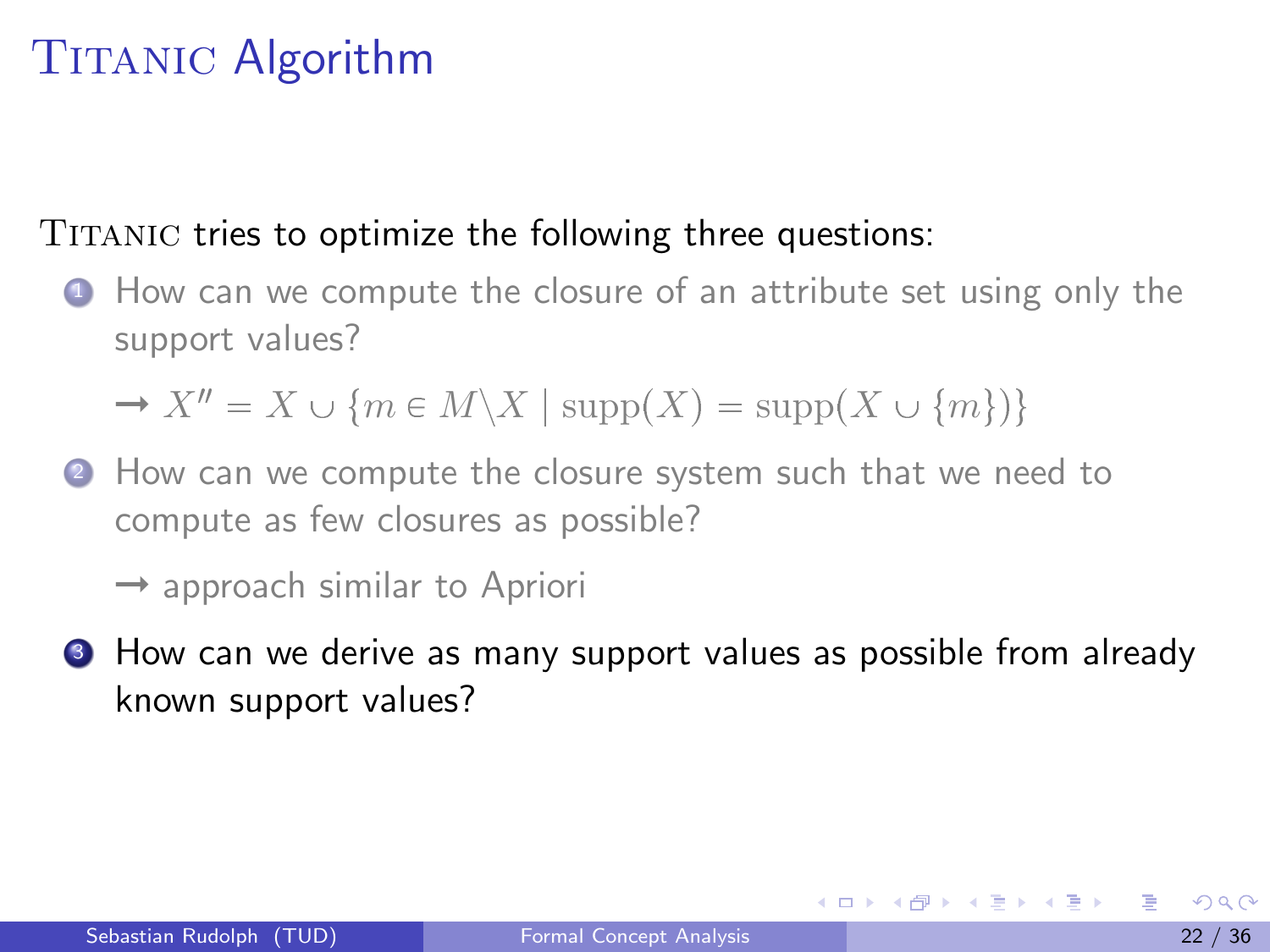**3** How can we derive as many support values as possible from already known support values?

**Theorem:** If  $X$  is not a minimal generator, then

 $supp(X) = min\{supp(K) | K$  is minimal generator,  $K \subseteq X$ 

#### Example:

 $\text{supp}(\{a, b, c\}) = \min\{\frac{0}{3}, \frac{1}{3}, \frac{1}{3}, \frac{2}{3}, \frac{2}{3}\} = 0$ since the set is not a minimal generator and

 $\text{supp}(\{a, b\}) = \frac{0}{3}, \quad \text{supp}(\{b, c\}) = \frac{1}{3},$  $\text{supp}(\{a\}) = \frac{1}{3},$   $\text{supp}(\{b\}) = \frac{2}{3},$  $supp({c}) = \frac{2}{3}$ 

Remark: It is sufficient, to check the largest minimal generators K with  $K \subseteq X$ , i.e., in this example  $\{a, b\}$  and  $\{b, c\}$ .



イロメ イ部メ イヨメ イヨメー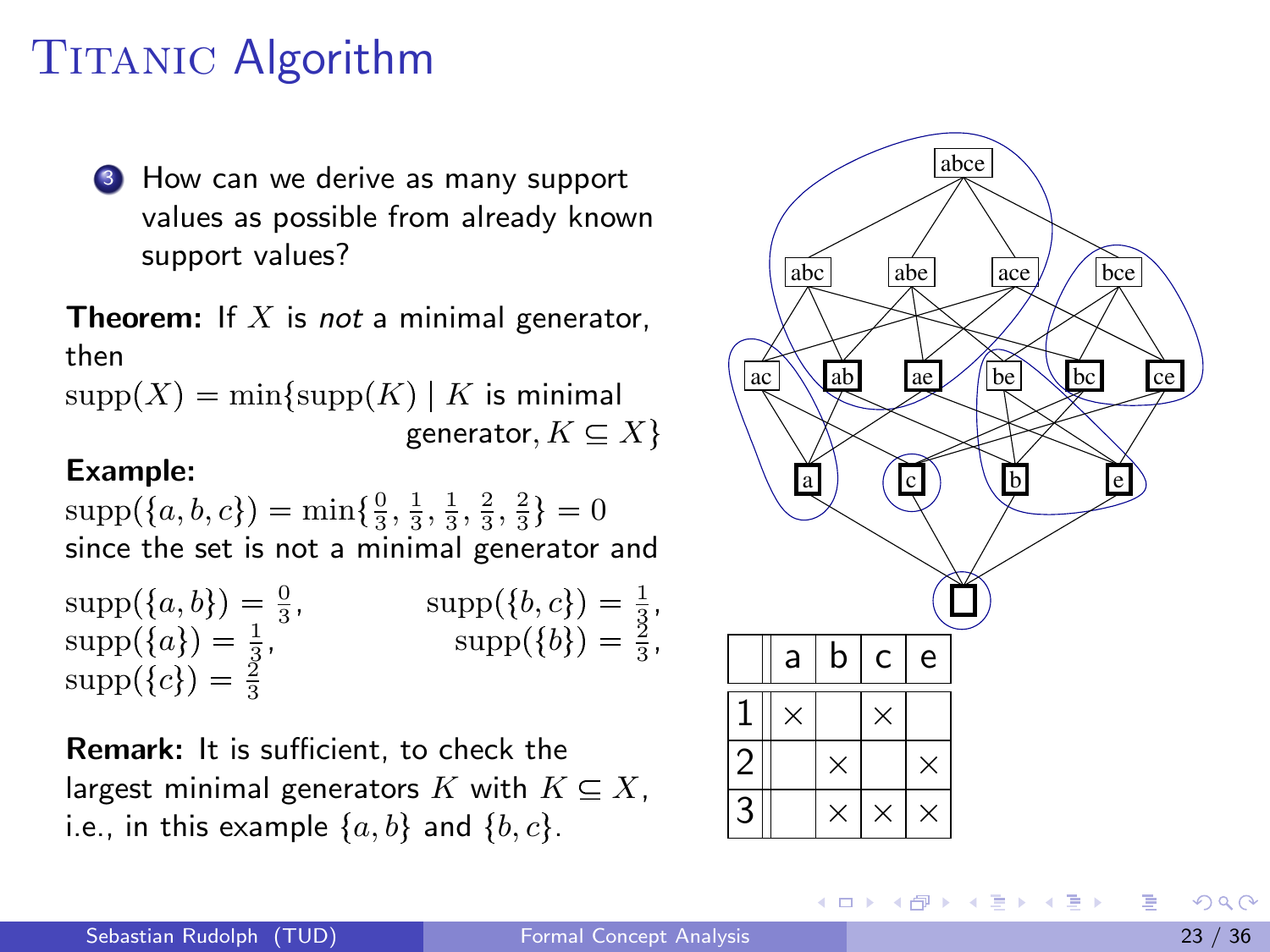TITANIC tries to optimize the following three questions:

**1** How can we compute the closure of an attribute set using only the support values?

 $\rightarrow X'' = X \cup \{m \in M \setminus X \mid \text{supp}(X) = \text{supp}(X \cup \{m\})\}$ 

**2** How can we compute the closure system such that we need to compute as few closures as possible?

 $\rightarrow$  approach similar to Apriori

**3** How can we derive as many support values as possible from already known support values?

 $\rightarrow$  If X is no minimal generator, then  $supp(X) = min\{supp(K) | K$  is minimal generator,  $K \subseteq X\}$ 

KONKAPIK KENYEN E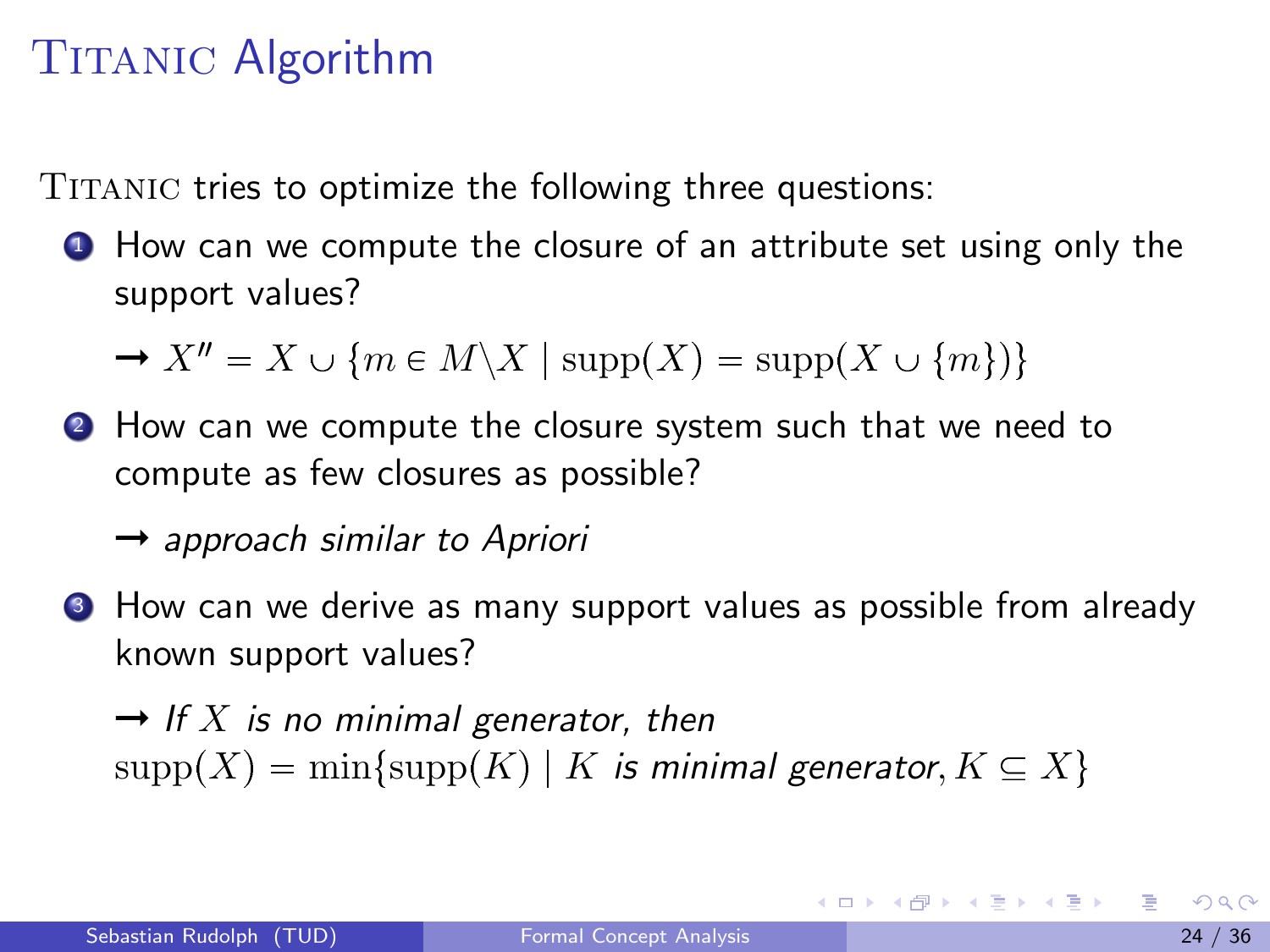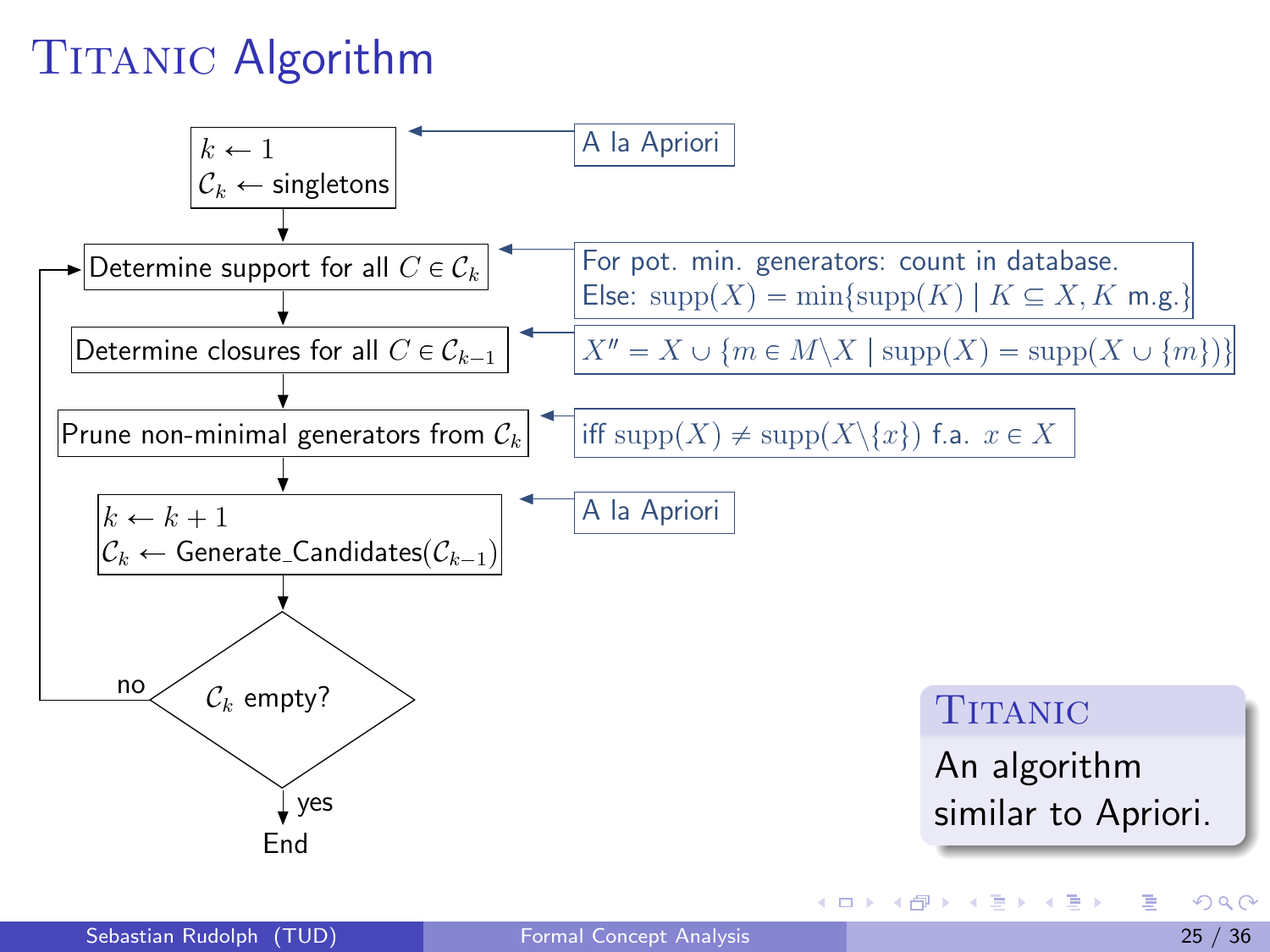#### TITANIC Algorithm: Compared to Apriori



イロト イ母 トイヨ トイヨ トー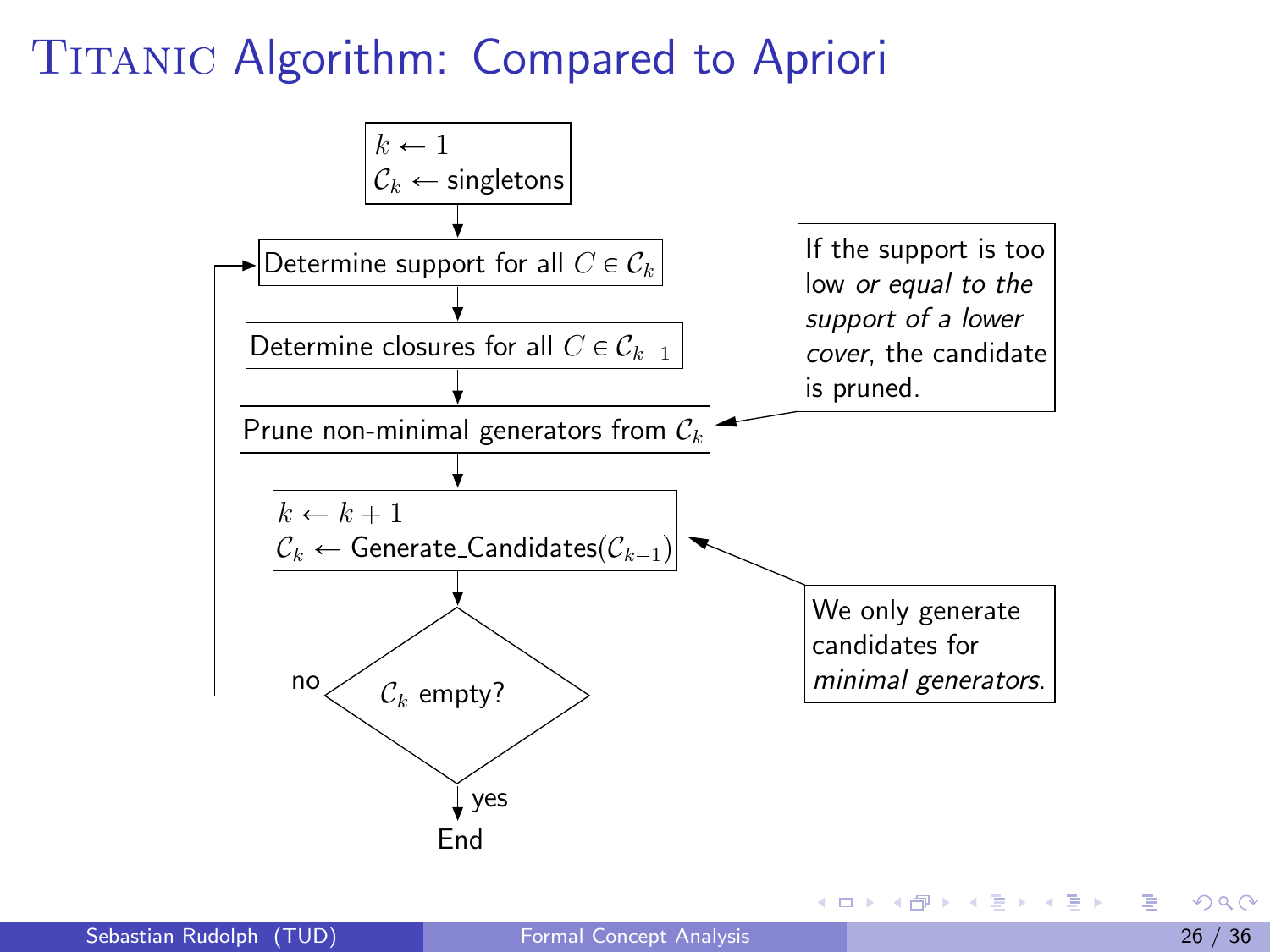1) SUPPORT $({\emptyset})$ ; 2)  $\mathcal{K}_0 \leftarrow \{\emptyset\};$ 3)  $k \leftarrow 1$ ; 4) forall  $m \in M$  do  $\{m\}.p_{\mathcal{S}} \leftarrow \emptyset$ .s; 5)  $C \leftarrow \{\{m\} \mid m \in M\};$ 6) loop begin 7) SUPPORT $(\mathcal{C})$ ; 8) forall  $X \in \mathcal{K}_{k-1}$  do X.closure  $\leftarrow$  CLOSURE $(X)$ ; 9)  $\mathcal{K}_k \leftarrow \{ X \in \mathcal{C} \mid X.s \neq X.p.s \};$ 10) if  $\mathcal{K}_k = \emptyset$  then exit loop; 11)  $k + +$ : 12)  $C \leftarrow \text{TTANIC-GEN}(\mathcal{K}_{k-1})$ ; 13) end loop ; 14) return  $\bigcup_{i=0}^{k-1} \{X.\text{closure} \mid X \in \mathcal{K}_i\}.$ 

- $k$  is the counter which indicates the current iteration. In the kth iteration, all key k-sets are determined.
- $\mathcal{K}_k$  contains after the kth iteration all key k-sets K together with their support K.s and their closure K.closure.
- C stores the candidate k-sets C together with a counter  $C.p.s$  which stores the minimum of the supports of all  $(k - 1)$ -subsets of C. The counter is used in step 9 to prune all non-key sets. **KOD KARD KED KED B YOUR**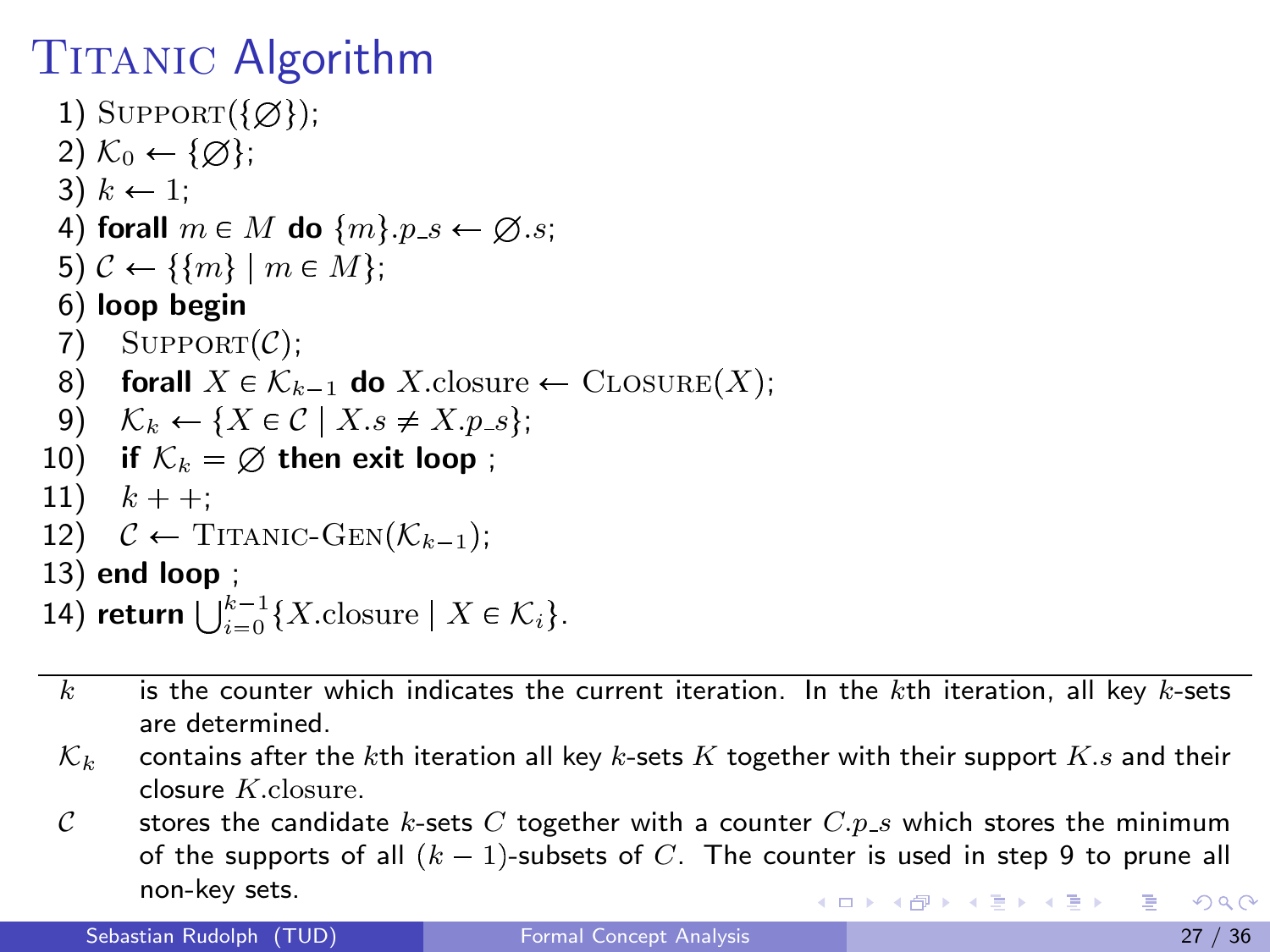#### TITANIC Algorithm: TITANIC-GEN

Input:  $\mathcal{K}_{k-1}$ , the set of key  $(k-1)$ -sets K with their support K.s.

Output:  $C$ , the set of candidate k-sets  $C$ with the values  $C.p.s := \min\{\text{supp}(C\setminus\{m\}) \mid m \in C\}.$ 

The variables  $p_{-s}$  assigned to the sets  $\{m_1, \ldots, m_k\}$  which are generated in step 1 are initialized by  $\{m_1, \ldots, m_k\}$ .  $p_s \leftarrow s_{\text{max}}$ .

1) 
$$
\mathcal{C} \leftarrow \{\{m_1 < m_2 < \cdots < m_k\} \mid \{m_1, \ldots, m_{k-2}, m_{k-1}\}, \{m_1, \ldots, m_{k-2}, m_k\} \in \mathcal{K}_{k-1}\}
$$
\n2) **forall**  $X \in \mathcal{C}$  **do begin**\n3) **forall**  $(k-1)$ -subsets  $S$  of  $X$  **do begin**\n4) if  $S \notin \mathcal{K}_{k-1}$  then begin  $\mathcal{C} \leftarrow \mathcal{C} \setminus \{X\}$ ; **exit forall**; **end**; \n5)  $X.p.s \leftarrow \min(X.p.s, S.s)$ ;\n6) **end**;\n7) **end**;

8) return  $C$ .

イロト イ母 トイヨ トイヨ トー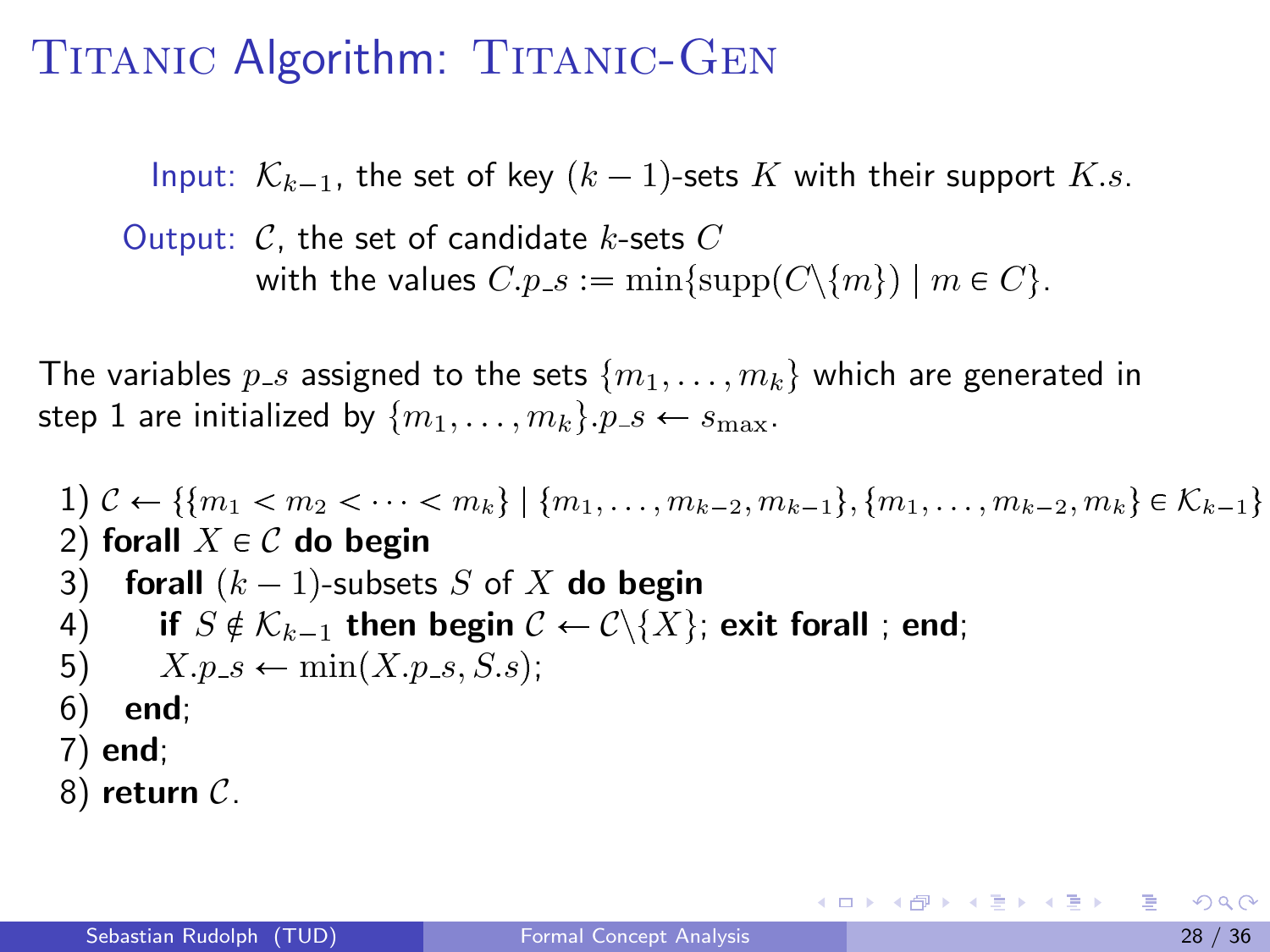# TITANIC Algorithm: CLOSURE(X) for  $X \in \mathcal{K}_{k-1}$

1) 
$$
Y \leftarrow X
$$
;  
\n2) **forall**  $m \in X$  **do**  $Y \leftarrow Y \cup (X \setminus \{m\})$ .  
\n3) **forall**  $m \in M \setminus Y$  **do begin**  
\n4) **if**  $X \cup \{m\} \in \mathcal{C}$  **then**  $s \leftarrow (X \cup \{m\})$ .  
\n5) **else**  $s \leftarrow \min\{K.s \mid K \in \mathcal{K}, K \subseteq X \cup \{m\}\}$ ;  
\n6) **if**  $s = X.s$  **then**  $Y \leftarrow Y \cup \{m\}$   
\n7) **end**;  
\n8) **return**  $Y$ .

画

イロト イ部 ト イヨ ト イヨ トー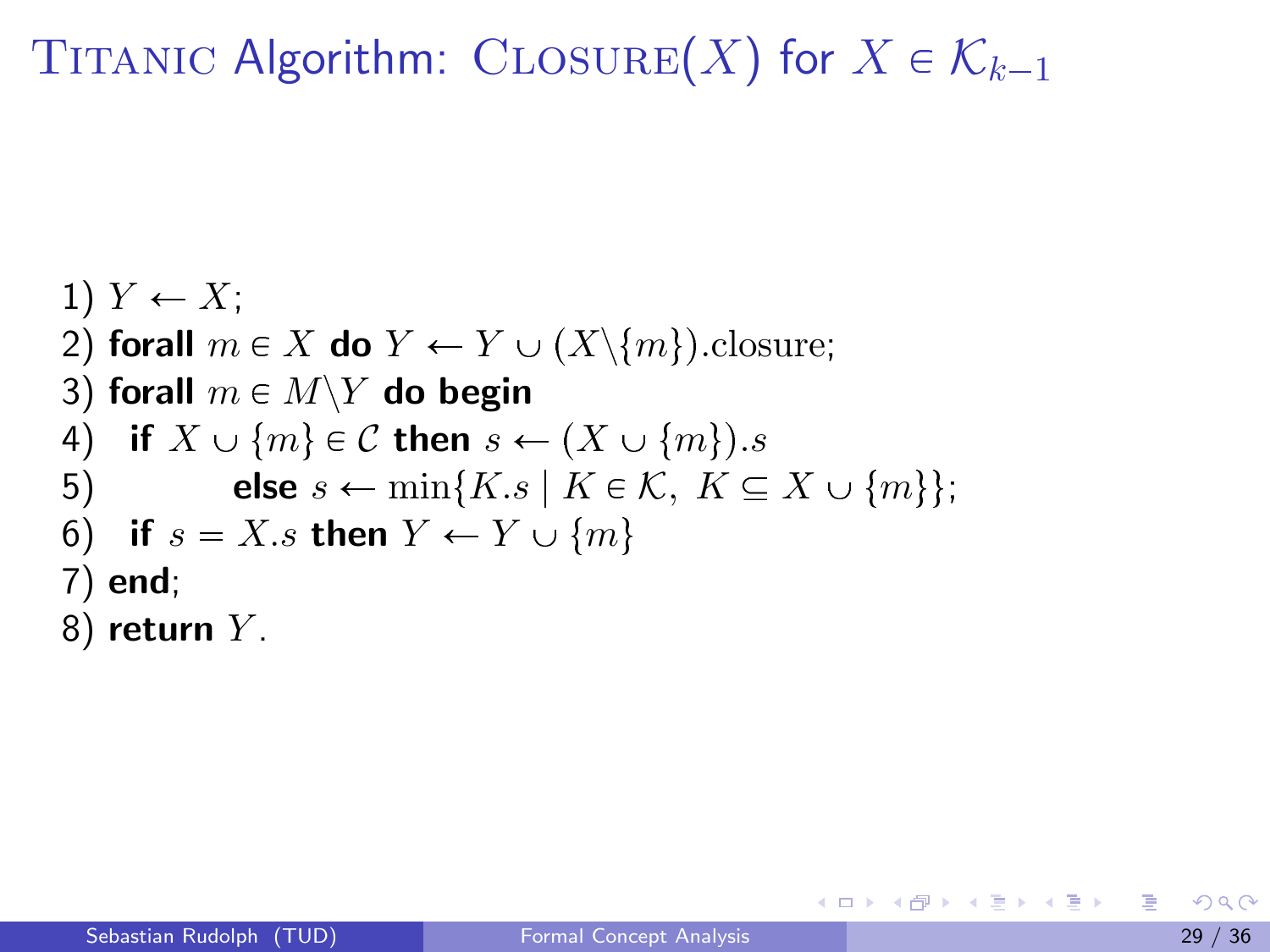

K ロ ▶ K 個 ▶ K 경 ▶ K 경 ▶ X 경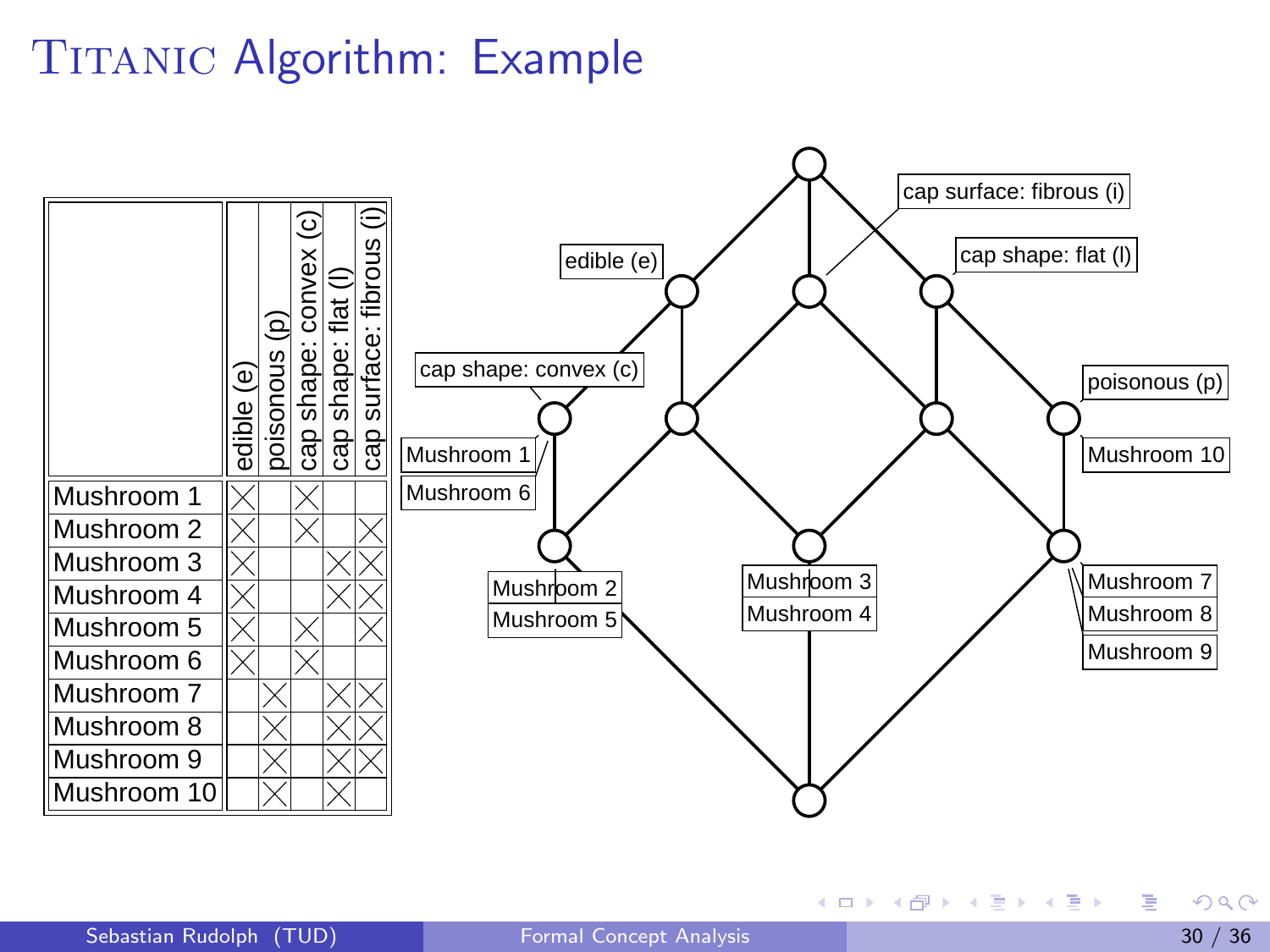$k = 0$ :

|   | step 1 | step 2                |  |  |
|---|--------|-----------------------|--|--|
| S |        | $\in \mathcal{K}_k$ ? |  |  |
|   |        | ΈS.                   |  |  |

 $k = 1$ :

| steps $4+5$      |       | step 7 | step 9                  |
|------------------|-------|--------|-------------------------|
| $\boldsymbol{X}$ | X.p.s | X.s    | $X \in \mathcal{K}_k$ ? |
| $\{e\}$          |       | 6/10   | yes                     |
| $\{p\}$          | 1     | 4/10   | yes                     |
| $\{c\}$          | 1     | 4/10   | yes                     |
| $\{l\}$          | 1     | 6/10   | yes                     |
| {i               |       | 7/10   | yes                     |

Step 8 returns:  $\emptyset$ .closure  $\leftarrow \emptyset$ Then the algorithm repeats the loop for  $k = 2, 3$ , and 4:

|                | $\overline{\mathbf{e}}$<br>edible | ol suonosioc | cap shape: convex (c) | cap shape: flat | cap surface: fibrous |
|----------------|-----------------------------------|--------------|-----------------------|-----------------|----------------------|
| Mushroom       |                                   |              |                       |                 |                      |
| Mushroom 2     |                                   |              |                       |                 |                      |
| Mushroom 3     |                                   |              |                       |                 |                      |
| Mushroom 4     |                                   |              |                       |                 |                      |
| Mushroom 5     |                                   |              |                       |                 |                      |
| Mushroom 6     |                                   |              |                       |                 |                      |
| Mushroom 7     |                                   |              |                       |                 |                      |
| Mushroom 8     |                                   |              |                       |                 |                      |
| Mushroom 9     |                                   |              |                       |                 |                      |
| Mushroom<br>10 |                                   |              |                       |                 |                      |

<span id="page-31-0"></span> $A \oplus B$   $A \oplus B$   $A \oplus B$ 

4 0 8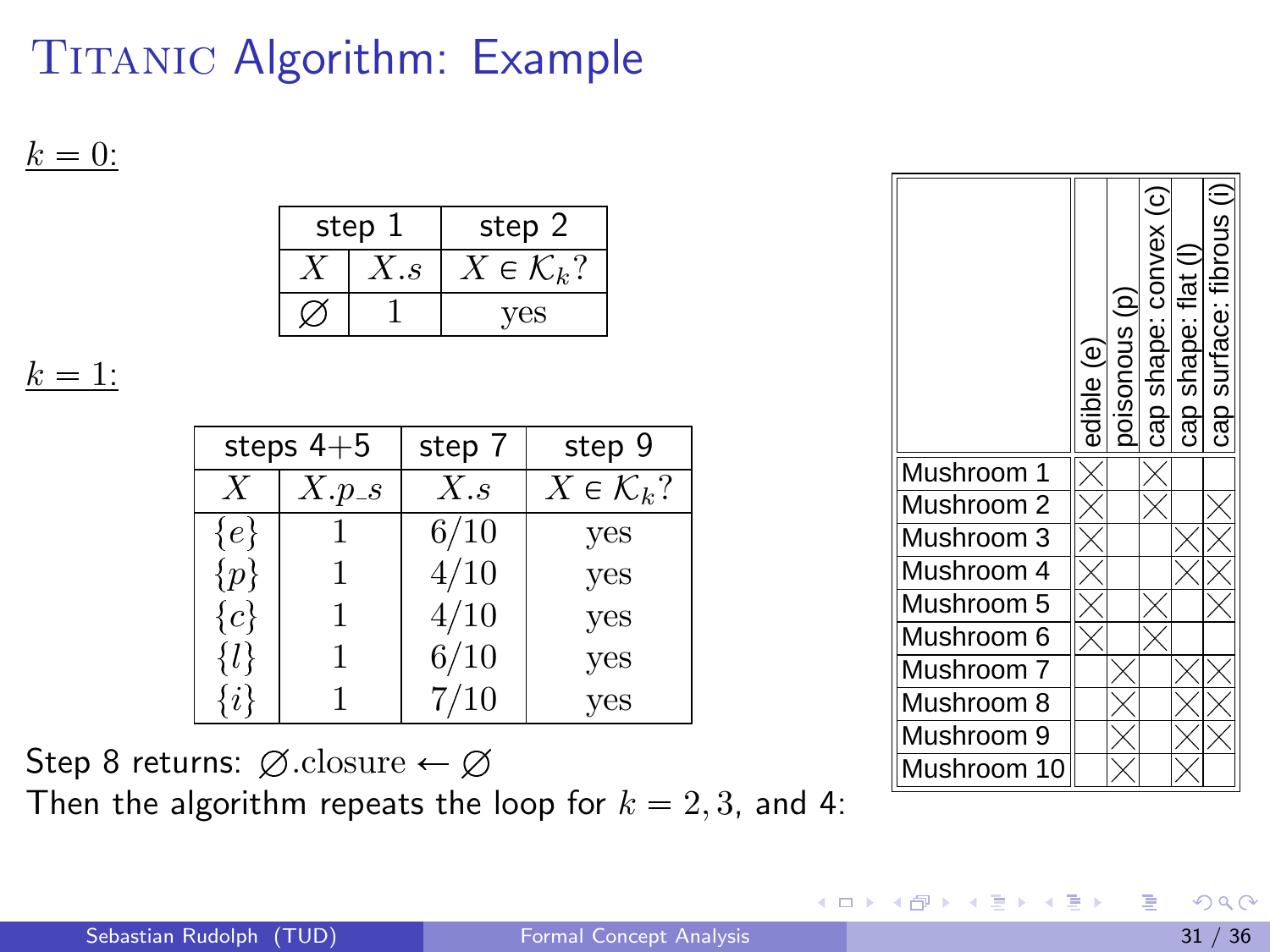$k = 2$ :

|                  | step 12 | step 7   | step 9                  |
|------------------|---------|----------|-------------------------|
|                  |         |          |                         |
| $\boldsymbol{X}$ | $X.p_s$ | X.s      | $X \in \mathcal{K}_k$ ? |
| $\{e, p\}$       | 4/10    | $\theta$ | yes                     |
| $\{e,c\}$        | 4/10    | 4/10     | no                      |
| $\{e,l\}$        | 6/10    | 2/10     | yes                     |
| $\{e,i\}$        | 6/10    | 4/10     | yes                     |
| $\{p,c\}$        | 4/10    | $\Omega$ | yes                     |
| $\{p,l\}$        | 4/10    | 4/10     | no                      |
| $\{p,i\}$        | 4/10    | 3/10     | yes                     |
| $\{c,l\}$        | 4/10    | $\theta$ | yes                     |
| $\{c,i\}$        | 4/10    | 2/10     | yes                     |
| $\{l,i\}$        | 6/10    | 5/10     | yes                     |

#### $k = 3$ :

| step 12     |         | step 7   | step 9                  |
|-------------|---------|----------|-------------------------|
|             | $X.p_s$ | $X_{.S}$ | $X \in \mathcal{K}_k$ ? |
| $\{e,l,i\}$ | 2/10    | 2/10     | $\mathbf{n}\mathbf{o}$  |
| $\{p,c,i\}$ |         |          | $\mathbf{n}\mathbf{o}$  |
| $\{c,l,i\}$ |         |          | $\mathop{\mathrm{no}}$  |

Step 8 returns:

| $\{e\}$ .closure $\leftarrow \{e\}$    |
|----------------------------------------|
| $\{p\}$ .closure $\leftarrow \{p, l\}$ |
| ${c}$ .closure $\leftarrow$ ${c, e}$   |
| $\{l\}$ .closure $\leftarrow \{l\}$    |
| $\{i\}$ .closure $\leftarrow \{i\}$    |

Step 8 returns:

|                                                     | Mushroom                                                        |
|-----------------------------------------------------|-----------------------------------------------------------------|
| $\{e, p\}$ .closure $\leftarrow \{e, p, c, l, i\}$  | Mushroom                                                        |
| $\{e, l\}$ .closure $\leftarrow \{e, l, i\}$        | iushroom                                                        |
|                                                     | lushroom                                                        |
| $\{e, i\}$ .closure $\leftarrow \{e, i\}$           | Mushroom                                                        |
| $\{p, c\}$ . closure $\leftarrow \{e, p, c, l, i\}$ |                                                                 |
| $\{p, i\}$ .closure $\leftarrow \{p, l, i\}$        |                                                                 |
| $\{c, l\}$ .closure $\leftarrow \{e, p, c, l, i\}$  |                                                                 |
| $\{c, i\}$ .closure $\leftarrow \{e, c, i\}$        |                                                                 |
| $\{l, i\}$ .closure $\leftarrow \{l, i\}$           | $\rightarrow$ 4 $\equiv$ $\rightarrow$ 4 $\equiv$ $\rightarrow$ |

|            | edible (e) | ousonous (p) | cap shape: convex (c) | Ξ<br>$\frac{1}{6}$<br>shape:<br>සි | fibrous<br>cap surface: |
|------------|------------|--------------|-----------------------|------------------------------------|-------------------------|
| Mushroom 1 |            |              |                       |                                    |                         |
| Mushroom 2 |            |              |                       |                                    |                         |
| Mushroom 3 |            |              |                       |                                    |                         |
| Mushroom 4 |            |              |                       |                                    |                         |
| Mushroom 5 |            |              |                       |                                    |                         |
| Mushroom 6 |            |              |                       |                                    |                         |
| Mushroom 7 |            |              |                       |                                    |                         |
| Mushroom 8 |            |              |                       |                                    |                         |
| Mushroom 9 |            |              |                       |                                    |                         |
| Mushroom   |            |              |                       |                                    |                         |

画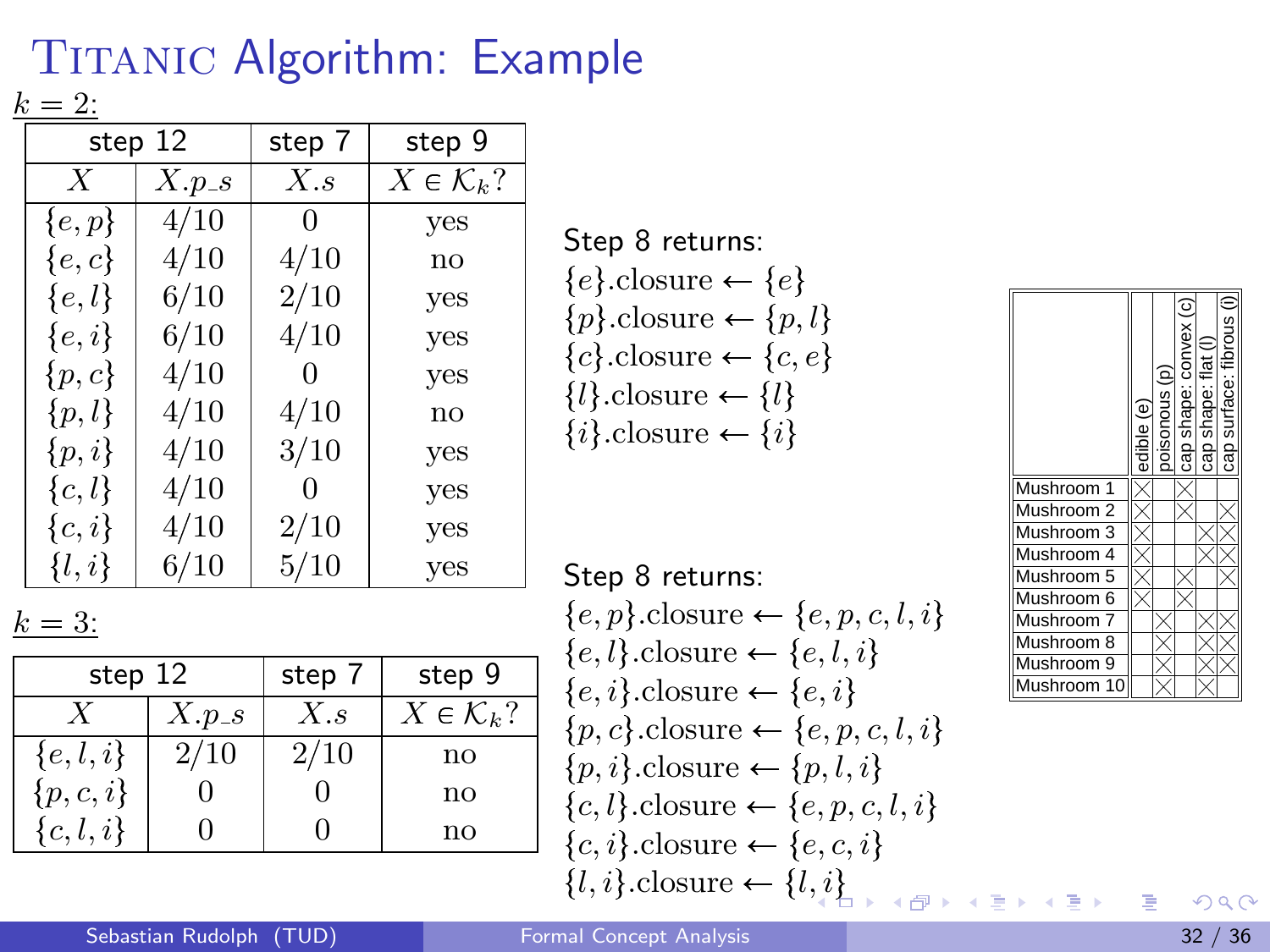Since  $\mathcal{K}_k$  is empty the loop is exited in step 10.

Finally the algorithm collects all concept intents (step 14):

$$
\varnothing, \{e\}, \{p,l\}, \{c,e\}, \{l\}, \{i\}, \{e,p,c,l,i\}, \{e,l,i\}, \{e,i\}, \{p,l,i\}, \{e,c,i\}, \{l,i\}
$$

(which are exactly the intents of the concepts of the concept lattice on Slide 30). The algorithm determined the support of  $5 + 10 + 3 = 18$  attribute sets in three passes of the database.



イロト イ母 トイヨ トイヨト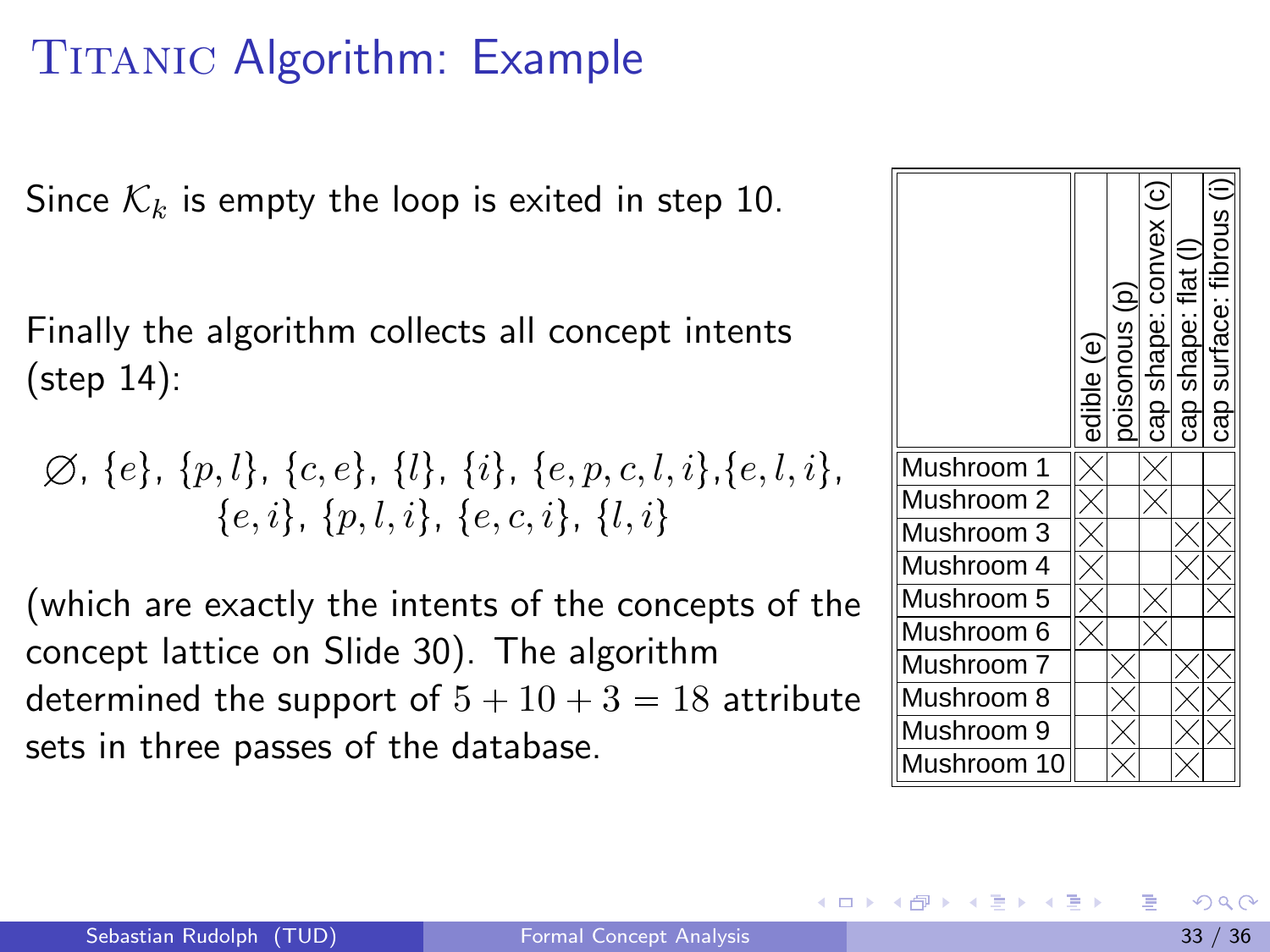$\emptyset$ , {e}, {p, l}, {c, e},  $\{l\}, \{i\}, \{e, p, c, l, i\},\$  ${e, l, i}, {e, i},$  $\{p, l, i\}, \{e, c, i\}, \{l, i\}$ edible (e)  $\Box$ cap shape: convex (c)  $\Box$ cap shape: flat (l) cap surface: fibrous (i) Mushroom 1 Mushroom 2 Mushroom 3<br>Mushroom 5 Mushroom 5 Mushroom 6 Mushroom 7 Mushroom 8 Mushroom 9 Mushroom 10

÷

イロメ イ部メ イヨメ イヨメー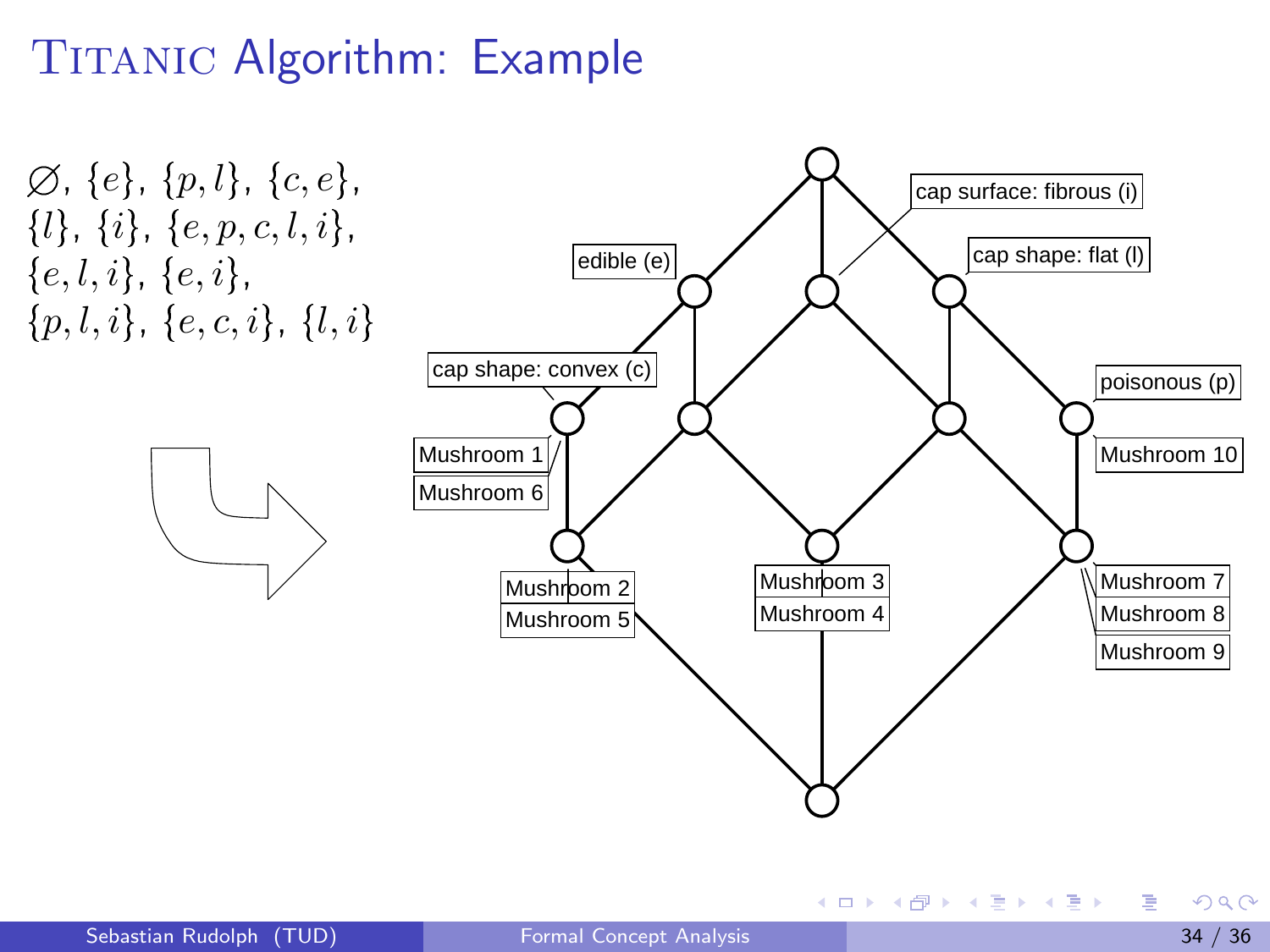#### TITANIC Algorithm: vs. NEXT CLOSURE

- NEXT CLOSURE uses almost no memory.
- NEXT CLOSURE can explicitly employ symmetries between attributes.
- NEXT CLOSURE can be used for knowledge discovery.
- TITANIC is much more performant, in particular on large datasets.
- TITANIC allows us to incorporate and employ minimal support constraints (next slide).